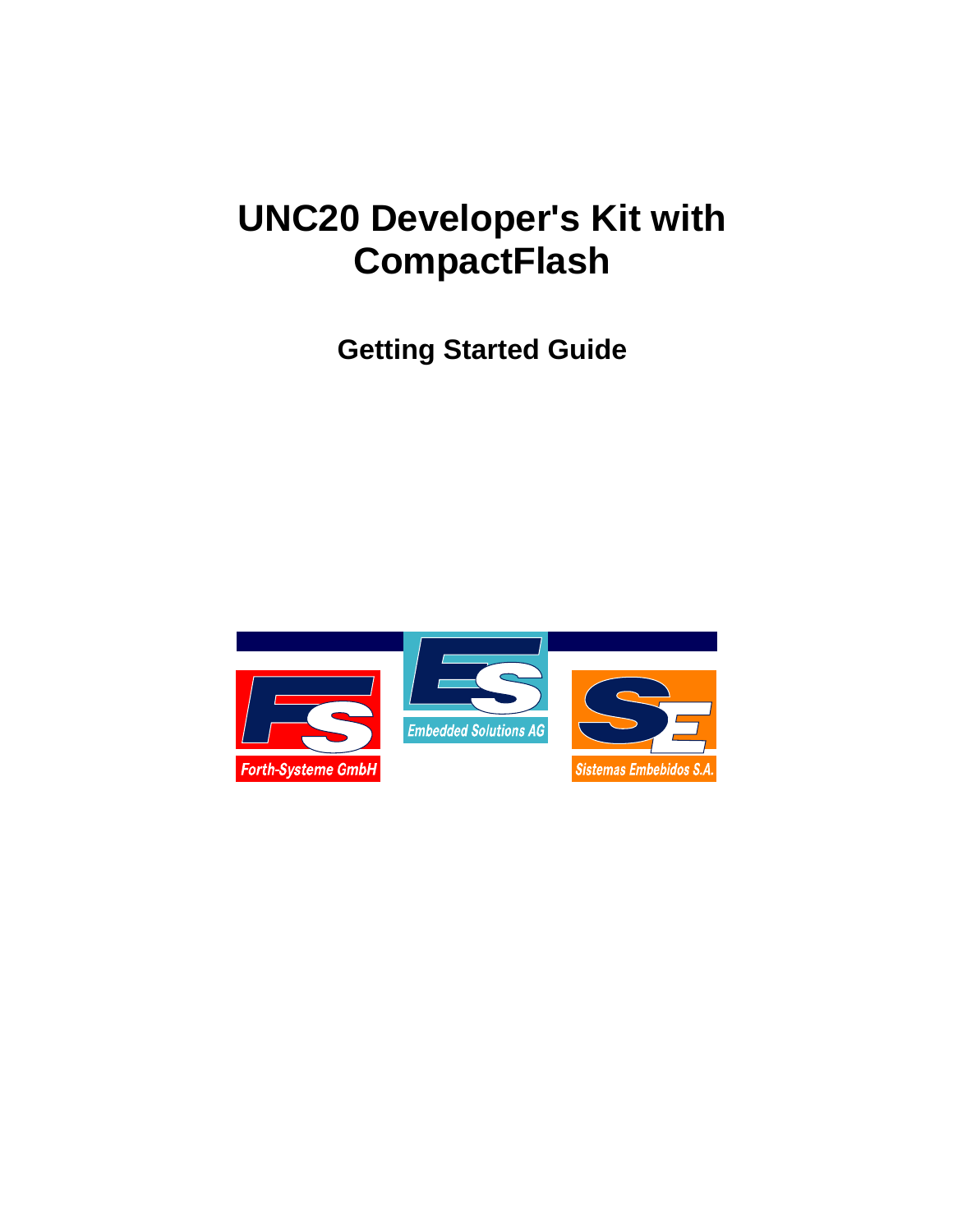#### ® Copyright 2003:



 $\mathbf{E}$ +1 888 546 9741 info@es-usa.com www.es-usa.com

PO Box 292528, 43229 **● Columbus OH (USA)** • Fax +1 888 546 9741



 $\mathbf{E}$ +49 7667 908-0 sales@fsforth.de • www.fsforth.de

- Kueferstrasse 8 **Canadian Care Breisach (Germany)** • Fax +49 7667 908-200
	-
	-



Calvo Sotelo 1, 1º - Dcha **Logroño (Spain)** ☎+34 941 270 060 sitemas@embebidos.com vww.embebidos.com

- 
- Fax +34 941 237 770
	-

| Release of document: | De  |
|----------------------|-----|
| Filename:            | UN  |
| Author:              | Hé  |
| Version:             | 1.1 |

December 04, 2003 UNCBASCF GS.doc Héctor Palacios, Nigel James

All rights reserved. No part of this document may be copied or reproduced in any form or by any means without the prior written consent of Sistemas Embebidos, S.A.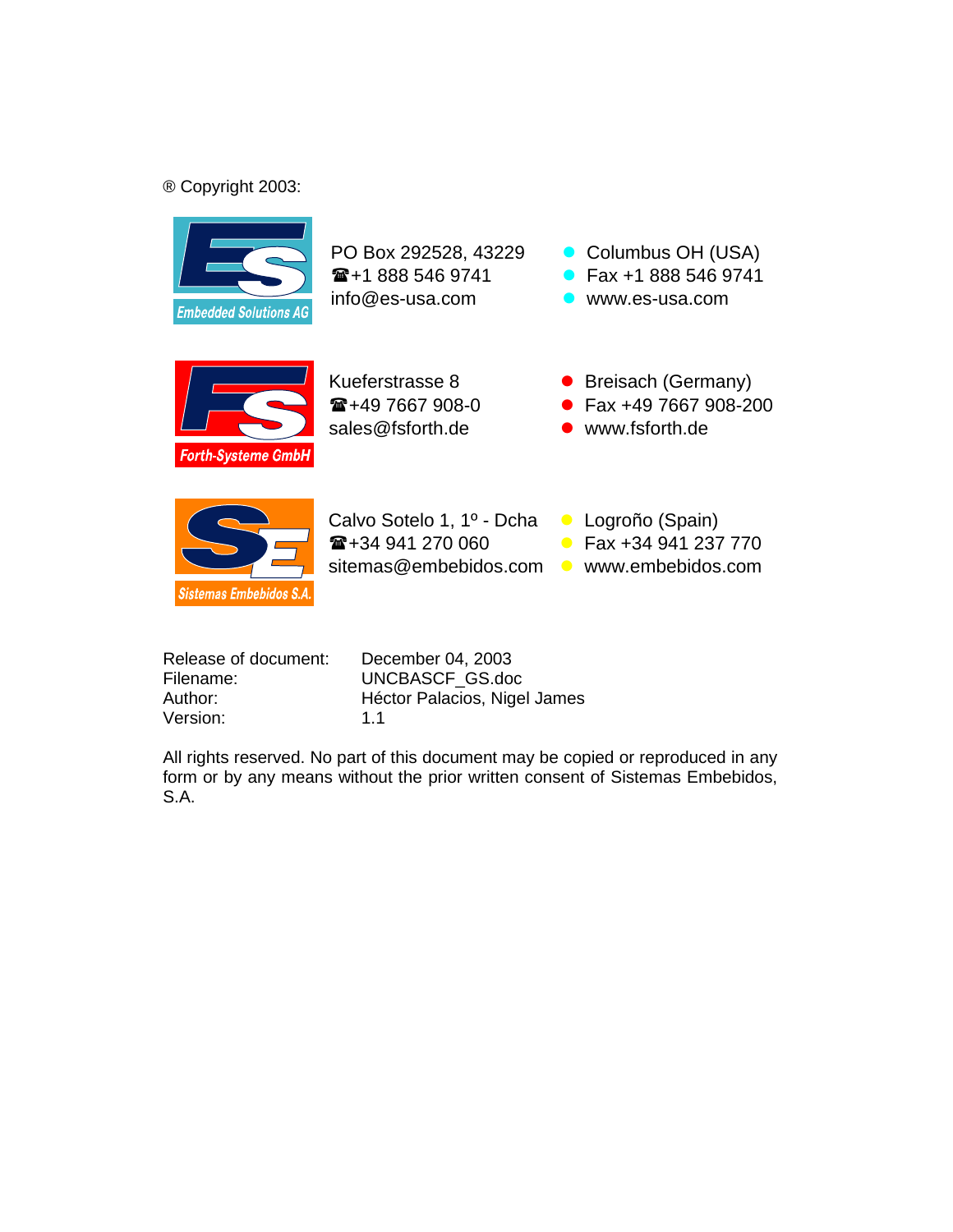# **Table of Contents**

| 2. |                                                                                                                |
|----|----------------------------------------------------------------------------------------------------------------|
| 3. |                                                                                                                |
|    |                                                                                                                |
| 5. |                                                                                                                |
| 6. | 6.3. Testing the CompactFlash Wireless LAN Card 13<br>6.4.3.<br>6.4.4.<br>6.4.5.<br>6.4.6.<br>6.4.7.<br>6.4.8. |
| 7. | 7.1. Adding Support for CompactFlash Storage Cards 19                                                          |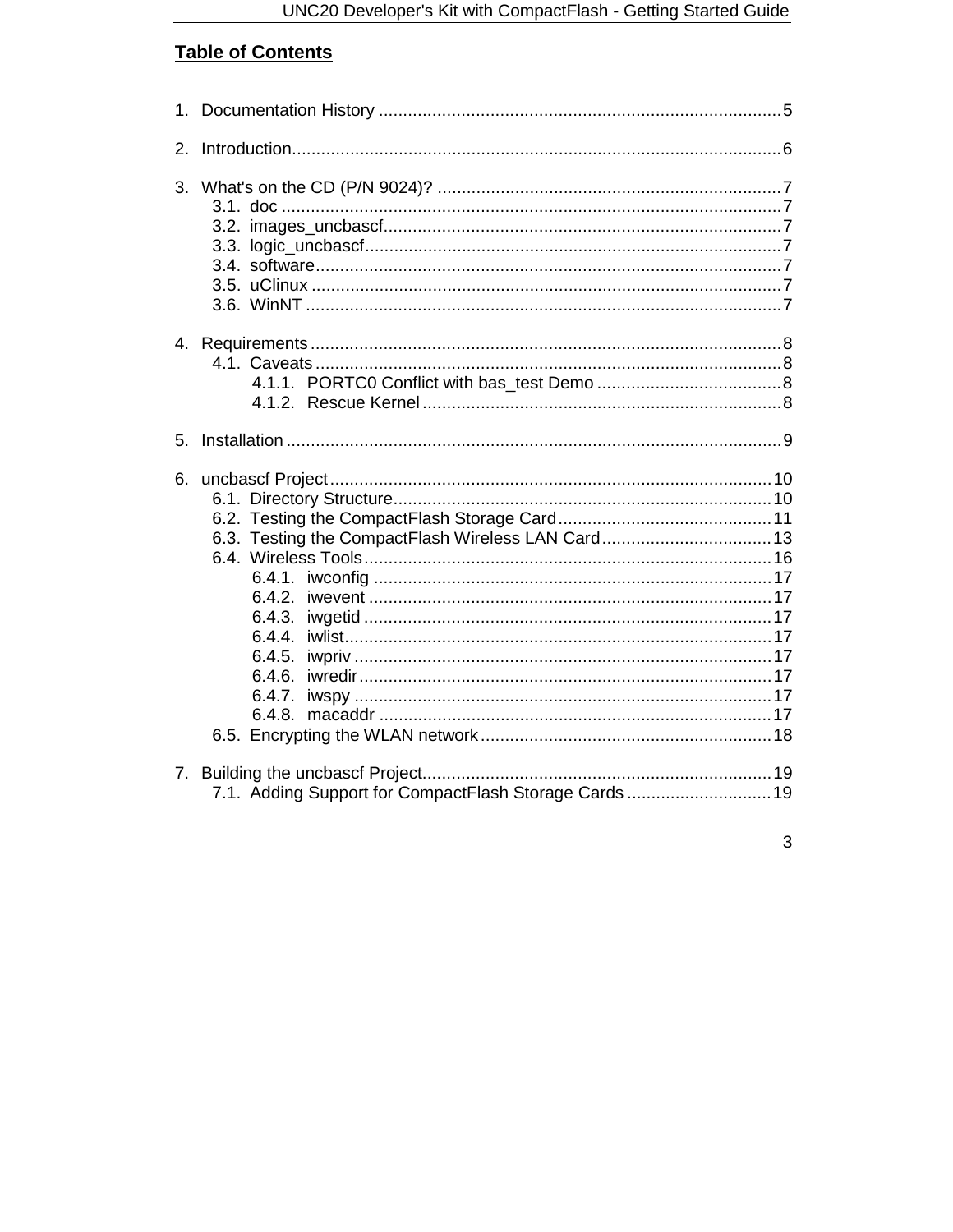| 7.2. Adding support for CompactFlash Wireless LAN 23             |  |
|------------------------------------------------------------------|--|
|                                                                  |  |
| 7.3. Enabling / Disabling UNC20's built-in Ethernet interface 24 |  |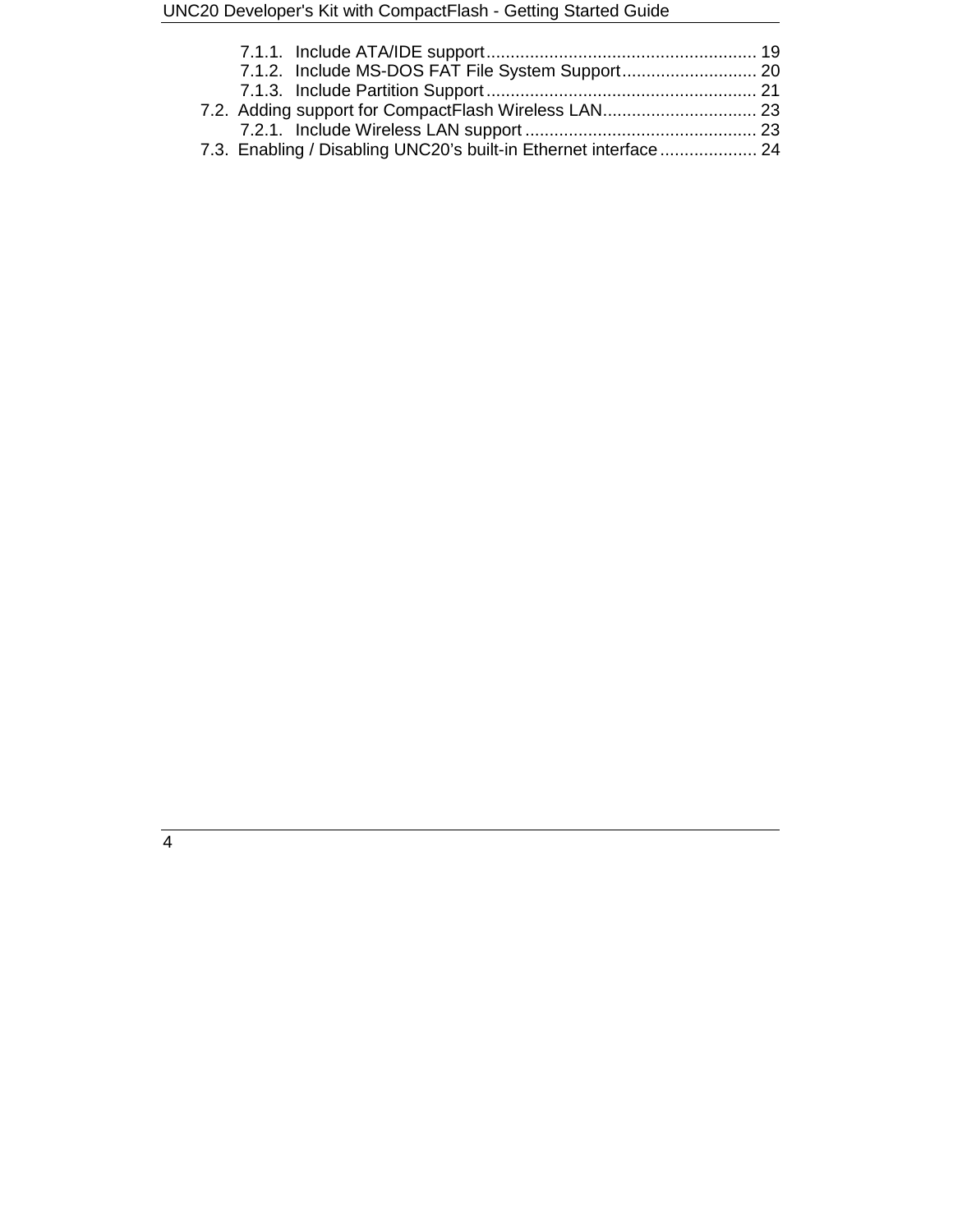# **1. Documentation History**

| <b>Date</b>      | <b>Version Responsible Description</b> |  |
|------------------|----------------------------------------|--|
| 2003-12-04   1.0 | Héctor Palacios   Release              |  |
| 2003-10-24 0.2   | Pedro Pérez de   Revision<br>Heredia   |  |
| 2003-10-23 0.1   | Héctor Palacios   Initial version      |  |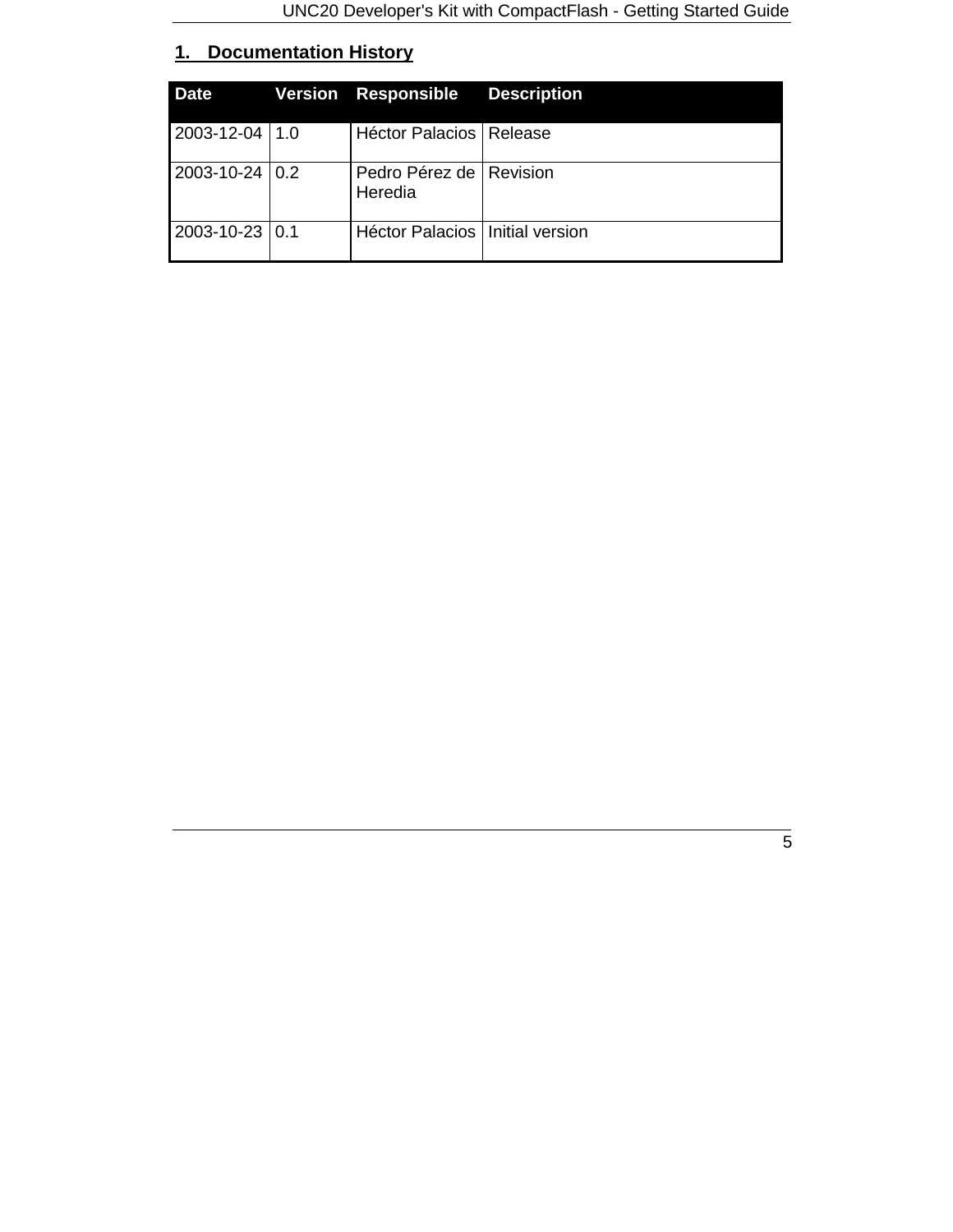# **2. Introduction**

The UNC20 Developer's Kit with CompactFlash is a member of a family of application-specific Developer's Kits based on the popular UNC20 module and provides a very cost-effective platform for low to medium volume embedded solutions with a need for CompactFlash expansion. It consists of a UNC20 module; a base board (UNCBASCF) which is assembled with a type-II CompactFlash slot; and LxNETES, FS Forth-Systeme's uClinux distribution.

The UNC20 Developer's Kit for LxNETES runs the well-known and proven uClinux operating system and comes with all the necessary cross-development tools. Any programmer with a Linux background will feel familiar with the environment in just a few hours. For further details, please consult the LxNETES User's Manual on the LxNETES CD (P/N 999).

This manual guides the user in installing the CompactFlash project, which is provided on the documentation CD (P/N 9024), on LxNETES. The manual guides the user in the creation of a kernel with support for a CompactFlash storage card and a CompactFlash 802.11b wireless LAN card, and explains how to use them.

This document assumes that the user has basic knowledge of Linux. In addition, it is recommended that the reader has experience with compiling a standard Linux kernel on the host.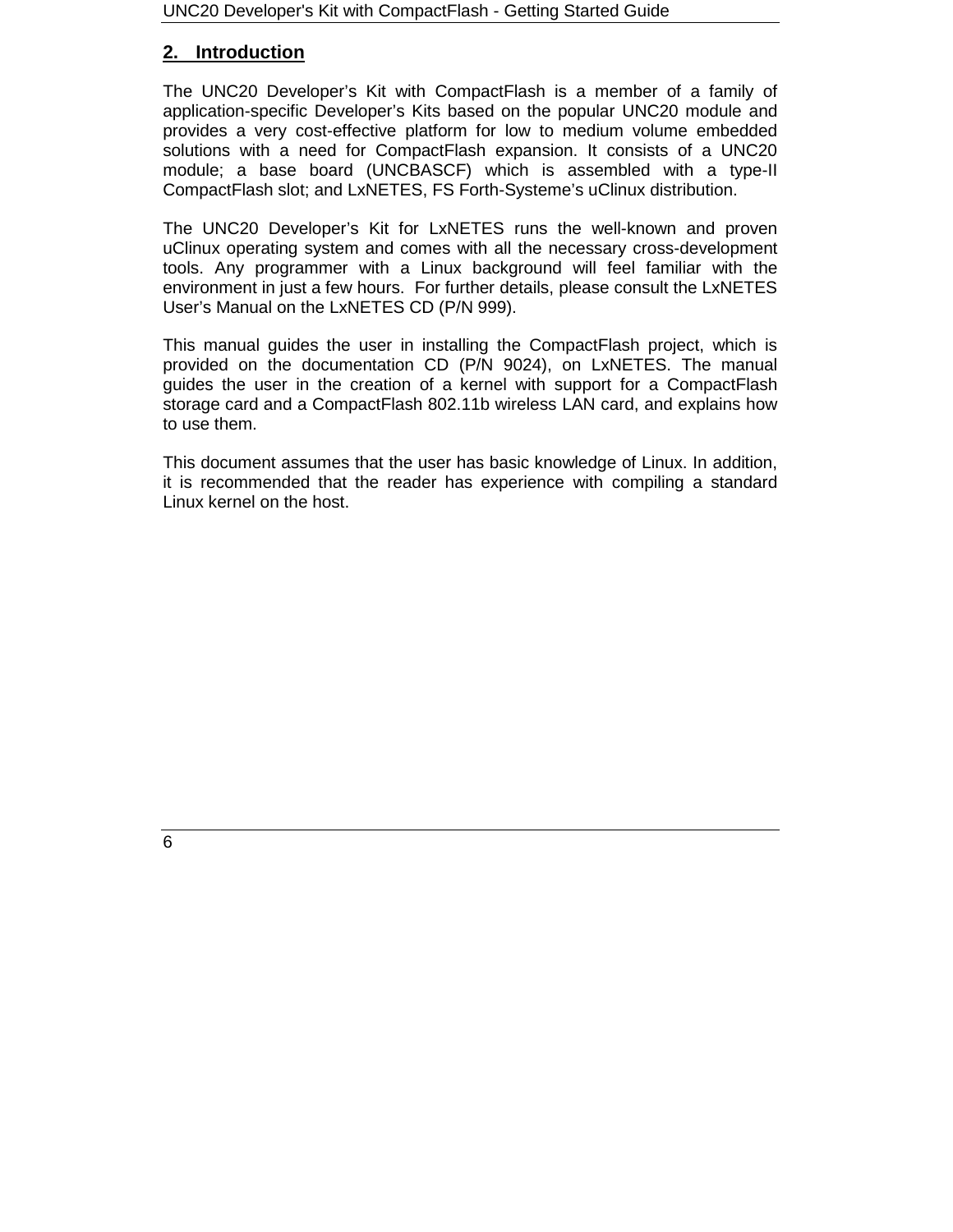# **3. What's on the CD (P/N 9024)?**

The CompactFlash Documentation CD contains all the software and documentation which are specific to the UNC20 Developer's Kit with CompactFlash and has the following sub-directories:

#### **3.1. doc**

This Getting Started Guide as a PDF file, the schematics and BOM of the baseboard, plus Hardware User's Manual for the baseboard, UNC20 module and NS7520 processor. Also Linux man files for the wireless tools.

#### **3.2. images\_uncbascf**

All pre-built images, for example "linux.bin" and "jffs2.img".

#### **3.3. logic\_uncbascf**

The JTAG files for the CPLD used as the interface to the CompactFlash.

#### **3.4. software**

All software related specifically to the UNC20 Developer's Kit with CompactFlash. This software must be installed on top of the standard LxNETES distribution, which is available on a separate CD.

#### **3.5. uClinux**

The PPJ software for programming the Flash via the JTAG interface.

#### **3.6. WinNT**

The Kithara software required to access the PC's parallel port in User mode.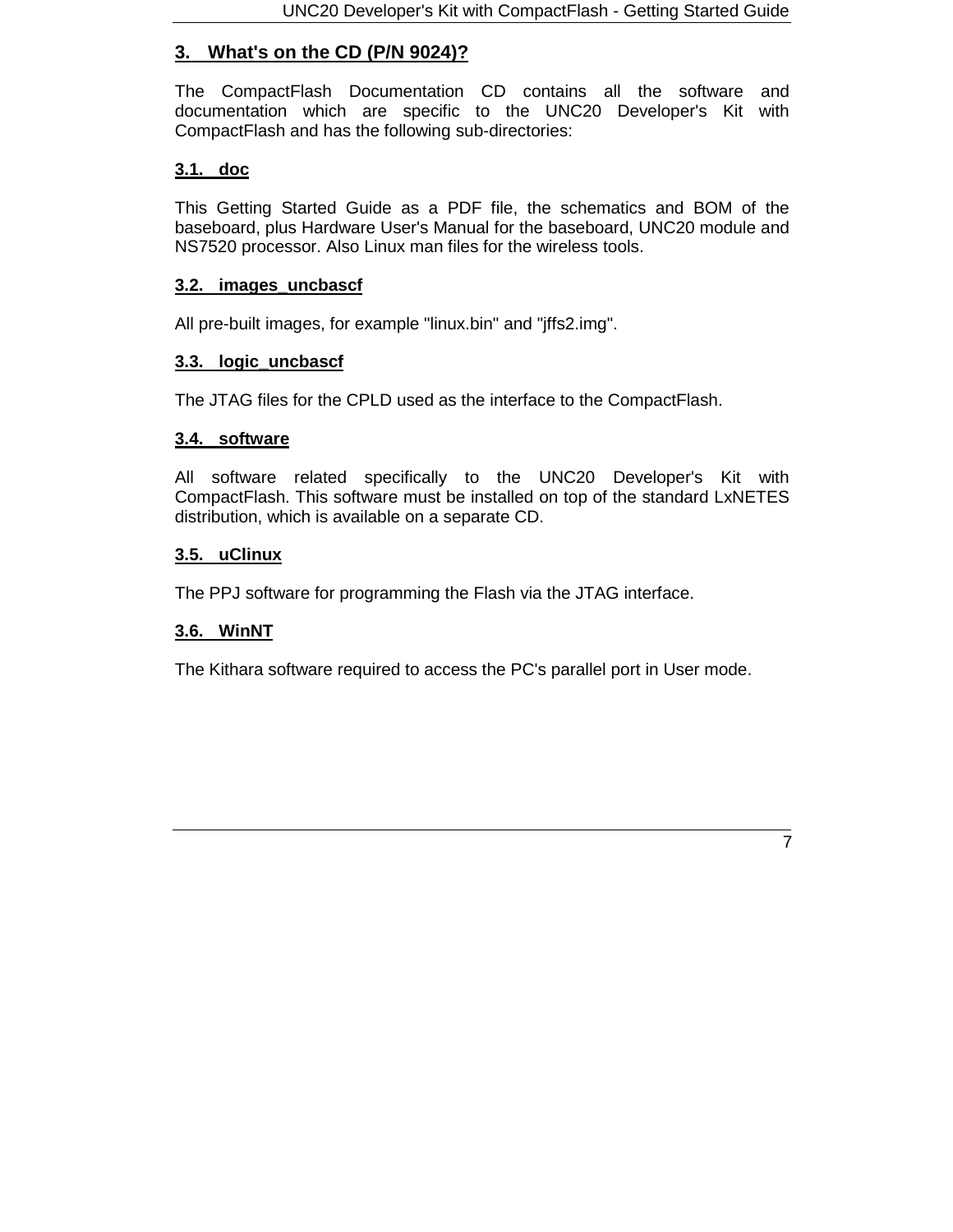# **4. Requirements**

A storage CompactFlash card, formatted in MS-DOS mode, is necessary for the demo of the storage card. This is provided with the Developer's Kit.

A CompactFlash 802.11b wireless LAN card and a wireless LAN access point are necessary for the demo of wireless Ethernet. A CompactFlash 802.11b wireless LAN card is provided with the Developer's Kit. The wireless access point is not part of the Developer's Kit.

**Note: UNC20 Developer's Kit with CompactFlash requires LxNETES v2.3 or later.**

# **4.1. Caveats**

# **4.1.1. PORTC0 Conflict with bas\_test Demo**

Among the sample applications delivered with LxNETES, there is one called *bas test.* This application shows how to control the two user buttons and LEDs and therefore configures PORTC0 as an input.

The CompactFlash interface uses PORTC0 pin as an interrupt pin, therefore the *bas\_test* application should not be run while the CompactFlash modules are loaded. Be sure to remove BASTEST environment variable from your EEPROM so that *bas\_test* is not automatically launched. Also, the user should avoid pressing the PORTC0 button to prevent undesired interrupts. These unserviced interrupts will delay access to the CompactFlash.

# **4.1.2. Rescue Kernel**

Per default the kernel is configured to include the 'rescue kernel' feature. This feature allows the user to boot a rescue kernel (saved in Flash partition 5) by pressing PORTC0 button while powering up the target.

The 'rescue kernel' feature makes use of the PORTC0 line (push button) and some CompactFlash cards may leave this line active during operation. In that case, the target would boot the rescue kernel after pressing the reset button even though the push button PORTC0 is not active. You can detect that the 'rescue kernel' is booting if the serial output begins showing this message: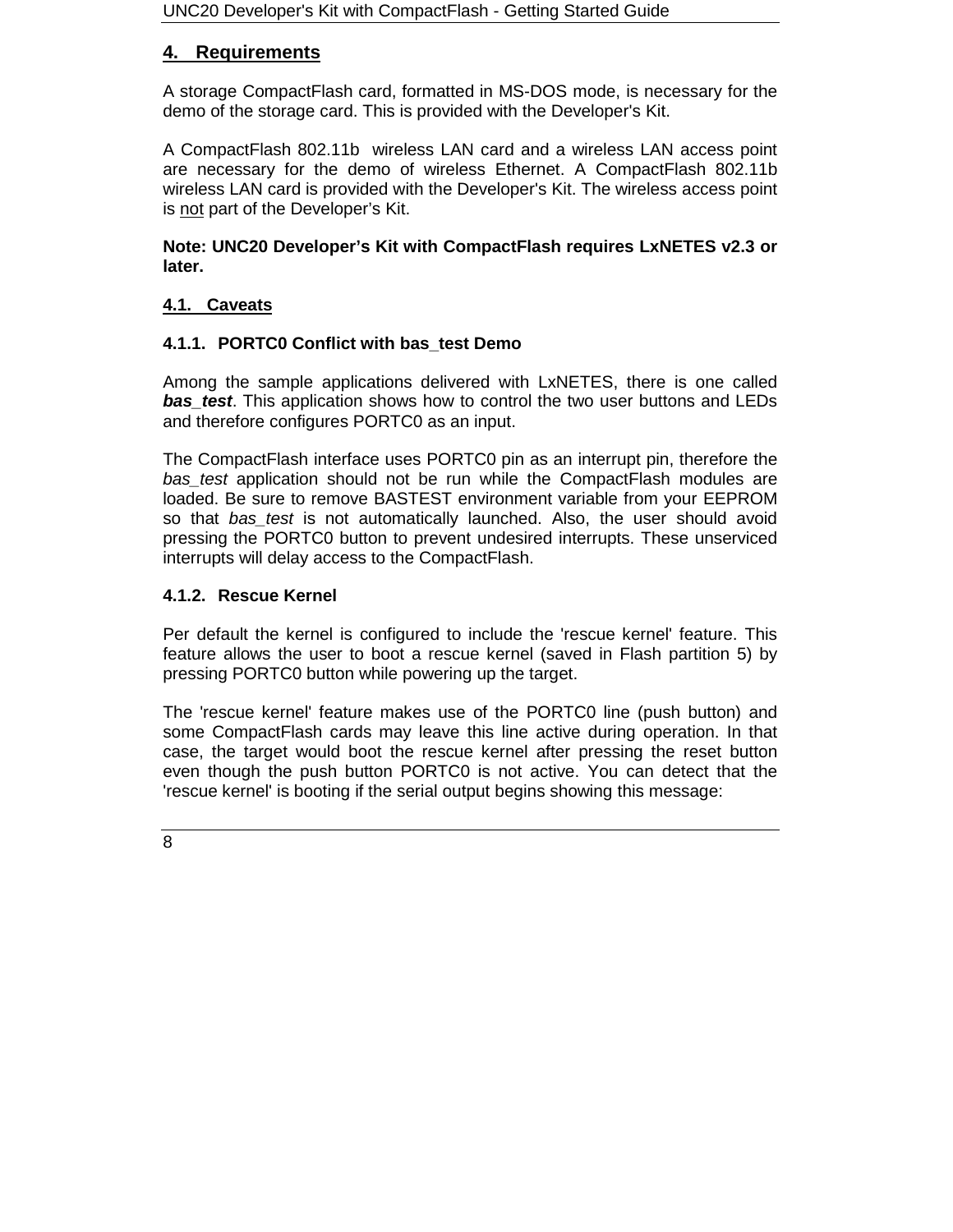```
LxNETES Bootloader $Revision: 1.19 $
ABCDEFGH
*** Using Rescue Image ***
```
This effect can be solved by a cold reset or a software call to 'reset' program, which will boot the normal kernel. Or you can choose to disable the 'rescue kernel' feature when configuring the kernel.

#### **5. Installation**

It is assumed that you have previously successfully installed LxNETES according to the instructions given in the LxNETES User's Manual.

Insert the CompactFlash Documentation CD (P/N 9024) into your CD-ROM drive and mount it. Then change to your CD-ROM drive folder and run the script *install.tcl*:

```
[user@ezcaray /]# mount cdrom
[user@ezcaray /]# cd /cdrom
[user@ezcaray cdrom]# ./install.tcl
```
You will be asked whether you want to install apps sources. If you answer 'y', then the source files of the wireless tools will be installed to your /targets/LxNETES/ewp/apps/ folder.

The installation process installs a template project called **project\_uncbascf** in /targets/LxNETES/. Also some kernel patches for Compact Flash support are installed locally within the linux folder of this project. Additionally, pre-built binaries of the wireless tools ported to LxNETES are copied to your LxNETES distribution apps/bin folder.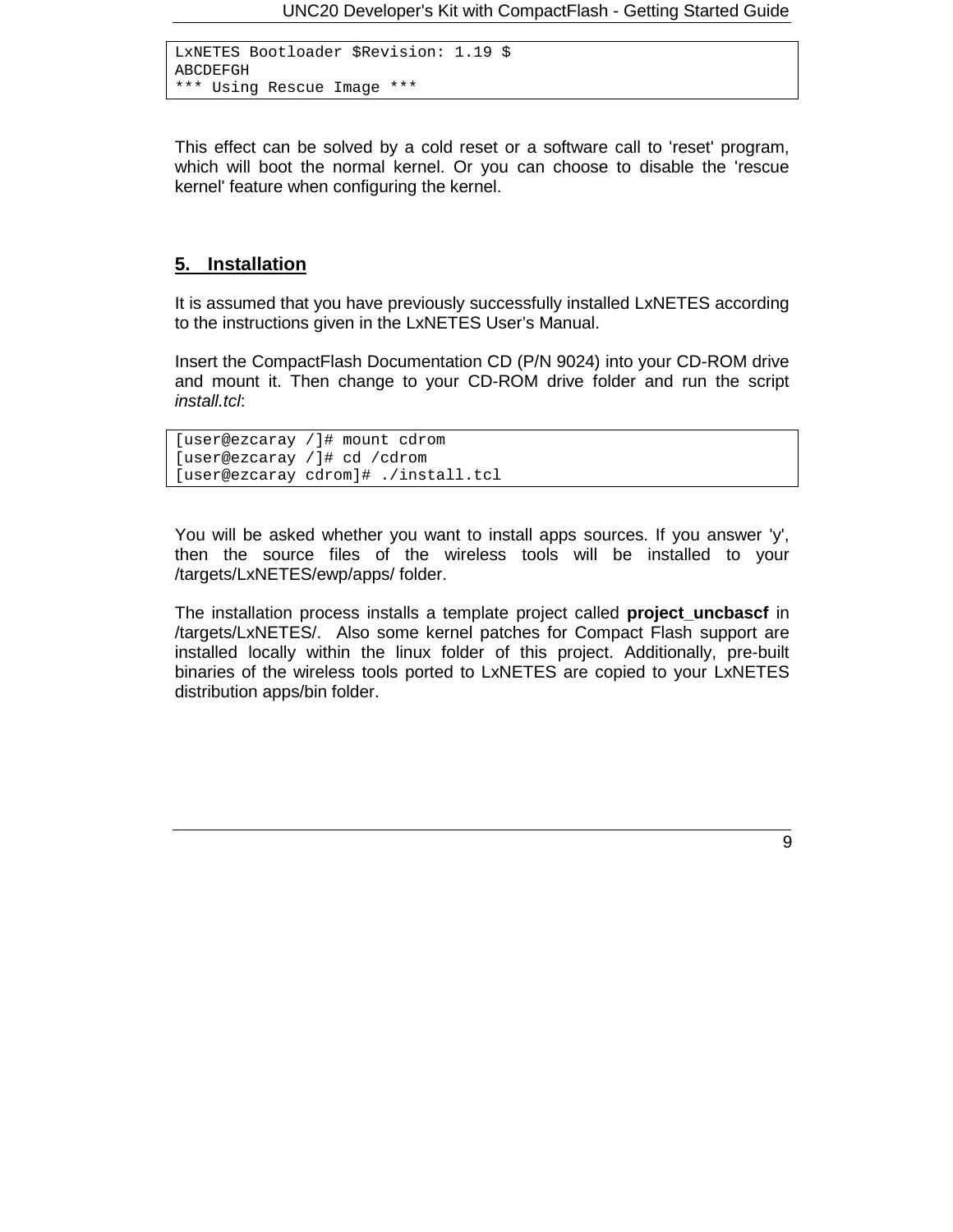# **6. uncbascf Project**

The **uncbascf** project includes all configuration and application source files to quickly develop a uClinux kernel for the uncbascf platform, with support for Compact Flash storage and wireless LAN cards.

The project directory is **/targets/LxNETES/project\_uncbascf**

# **6.1. Directory Structure**

The **uncbascf** project contains the following files and directories:

| LxNET.sh        | Shell script to configure environment variables                                                             |
|-----------------|-------------------------------------------------------------------------------------------------------------|
| LxNET.csh       | As above, but for csh users                                                                                 |
| <b>Makefile</b> | Rules to build the kernel, the sample applications, the<br>rootfs and install it to the destination folders |
| bin/            | The resulting binary image with the kernel and the rootfs<br>will be placed here                            |
| build.sh        | Script to build the rootfs                                                                                  |
| etc/            | The etc/ folder of the rootfs                                                                               |
| linux/          | Kernel configuration and object files                                                                       |
| prepare.sh      | Script to update symbolic links to the LxNETES kernel<br>sources                                            |
| rootfs/         | The rootfs is temporarily created in this folder                                                            |
| apps/           | Folder for user applications                                                                                |
| kernel_patches/ | Folder that contains kernel patches to support the                                                          |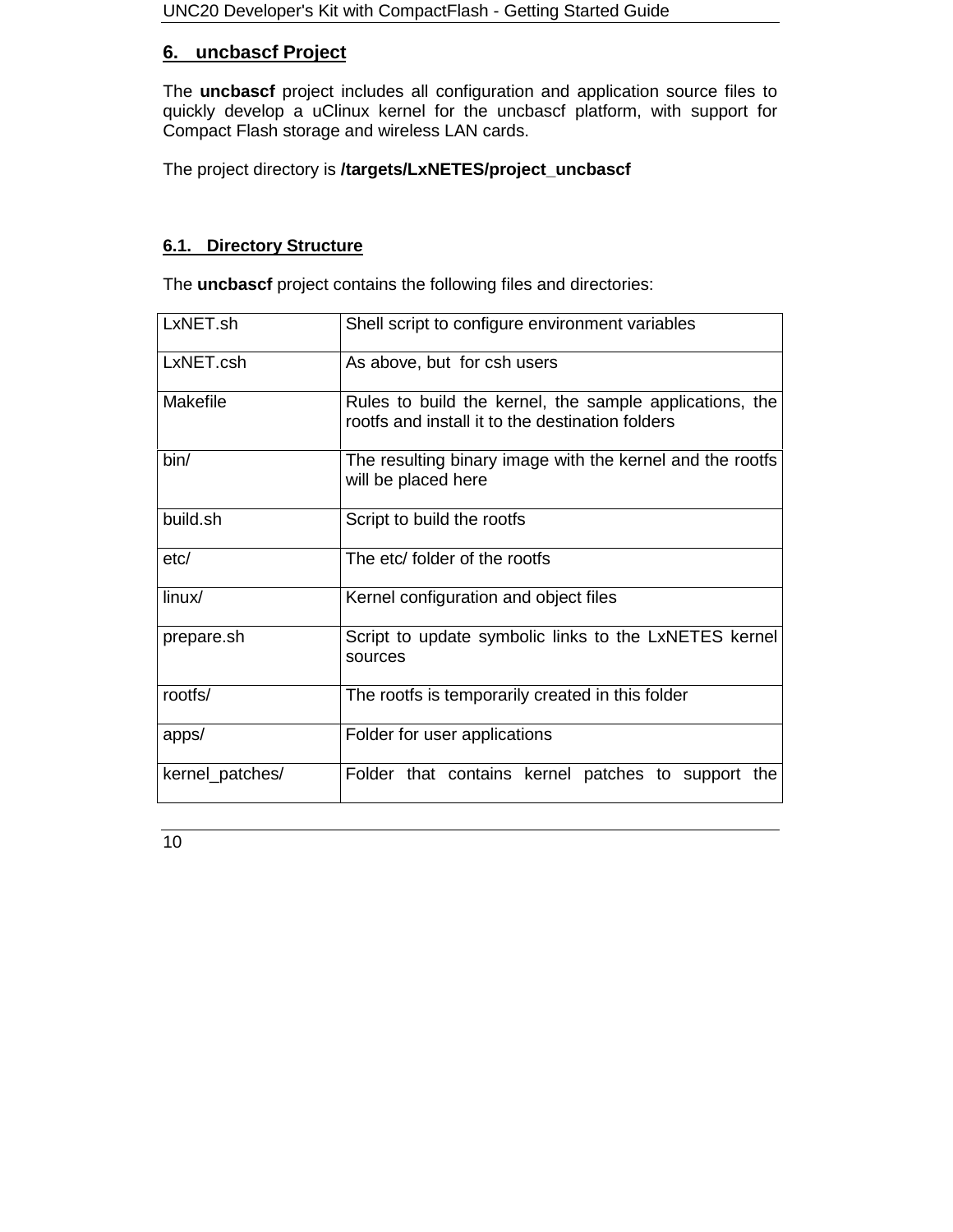| CompactFlash storage and WLAN. |
|--------------------------------|
|                                |

#### **6.2. Testing the CompactFlash Storage Card**

The factory-default kernel is pre-configured to support the CompactFlash storage card which is delivered with the Developer's Kit.

Insert an MS-DOS FAT16 formatted CompactFlash storage card into the socket on the UNCBASCF board while it is powered off (note that hot plugging of cards is not supported).

Now power on the target and wait for the kernel to start up.

#### **IMPORTANT: make sure that jumper J1 pins 1-2 is not inserted, otherwise the CompactFlash card will not be recognized.**

Since we have configured the drivers of ATA and FAT to be compiled as modules, these services will not be available until we load them explicitly.

You have two methods of loading these modules. The easiest one consists of adding a variable to the EEPROM that will load the modules automatically after startup. This is accomplished by running the following command in your target console:

```
# eeprom -a MSDOSMOUNT=yes
New EEPROM contents:
 Checksum: 12
 EEPROM Version: 0
 Use DHCP: yes
 MAC Address: 00:04:f3:00:0d:5c
 IP Address: 192.168.50.45
 Subnet Mask: 255.255.255.0
 Gateway: 192.168.50.5
 DNS: 212.163.200.2
 Auto Negotiation: enabled
 Environment variables:
    JFFSMOUNT=yes
    MSDOSMOUNT=yes
#
```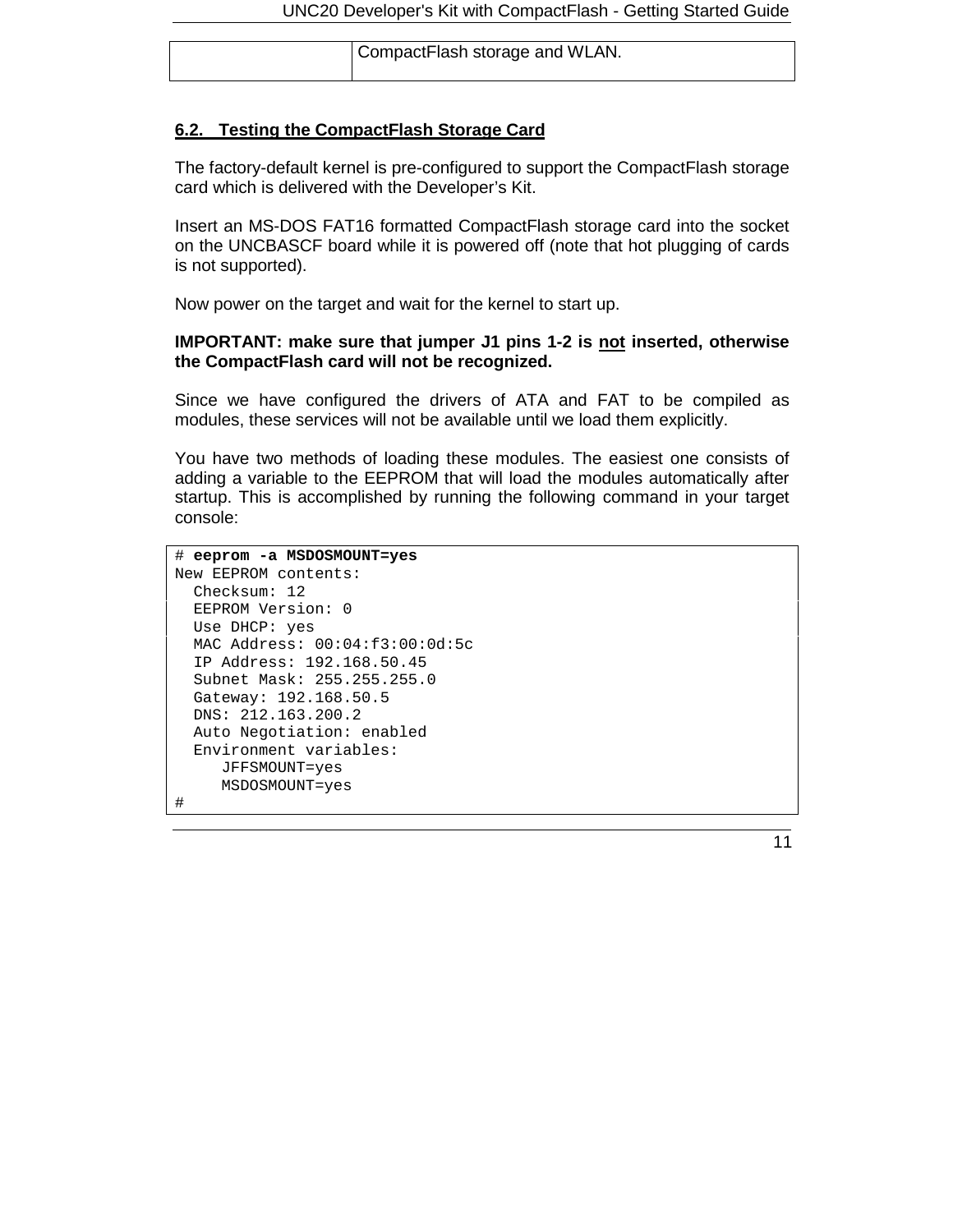After the EEPROM has been updated you must reset your target and the modules will be automatically loaded. Additionally, the CompactFlash card will be mounted in the folder /cf.

The other method consists of manually loading all the required modules:

```
# insmod ide-core.o options="ide0=0;0;0"
Using /lib/modules/2.4.22-uc0-fs1/kernel/drivers/ide/ide-core.o
ide_setup: ide0=0;0;0
Uniform Multi-Platform E-IDE driver Revision: 7.00beta4-2.4
ide: Assuming 50MHz system bus speed for PIO modes; override with
   idebus=xx
# insmod ide-detect.o
Using /lib/modules/2.4.22-uc0-fs1/kernel/drivers/ide/ide-detect.o
hda: Flash Card, CFA DISK drive
ide0 at 0x6000008-0x600000f,0x600000e on irq 0
# insmod ide-disk.o
Using /lib/modules/2.4.22-uc0-fs1/kernel/drivers/ide/ide-disk.o
hda: attached ide-disk driver.
hda: 62720 sectors (32 MB) w/1KiB Cache, CHS=490/4/32
Partition check:
/dev/ide/host0/bus0/target0/lun0: p1
# insmod fat.o
Using /lib/modules/2.4.22-uc0-fs1/kernel/fs/fat/fat.o
# insmod msdos.o
Using /lib/modules/2.4.22-uc0-fs1/kernel/fs/msdos/msdos.o
#
```
And finally mounting the CompactFlash card manually with this command:

# mount -t msdos /dev/ide/host0/bus0/target0/lun0/part1 /cf

Now you can change to this folder /cf and copy or delete files to you card.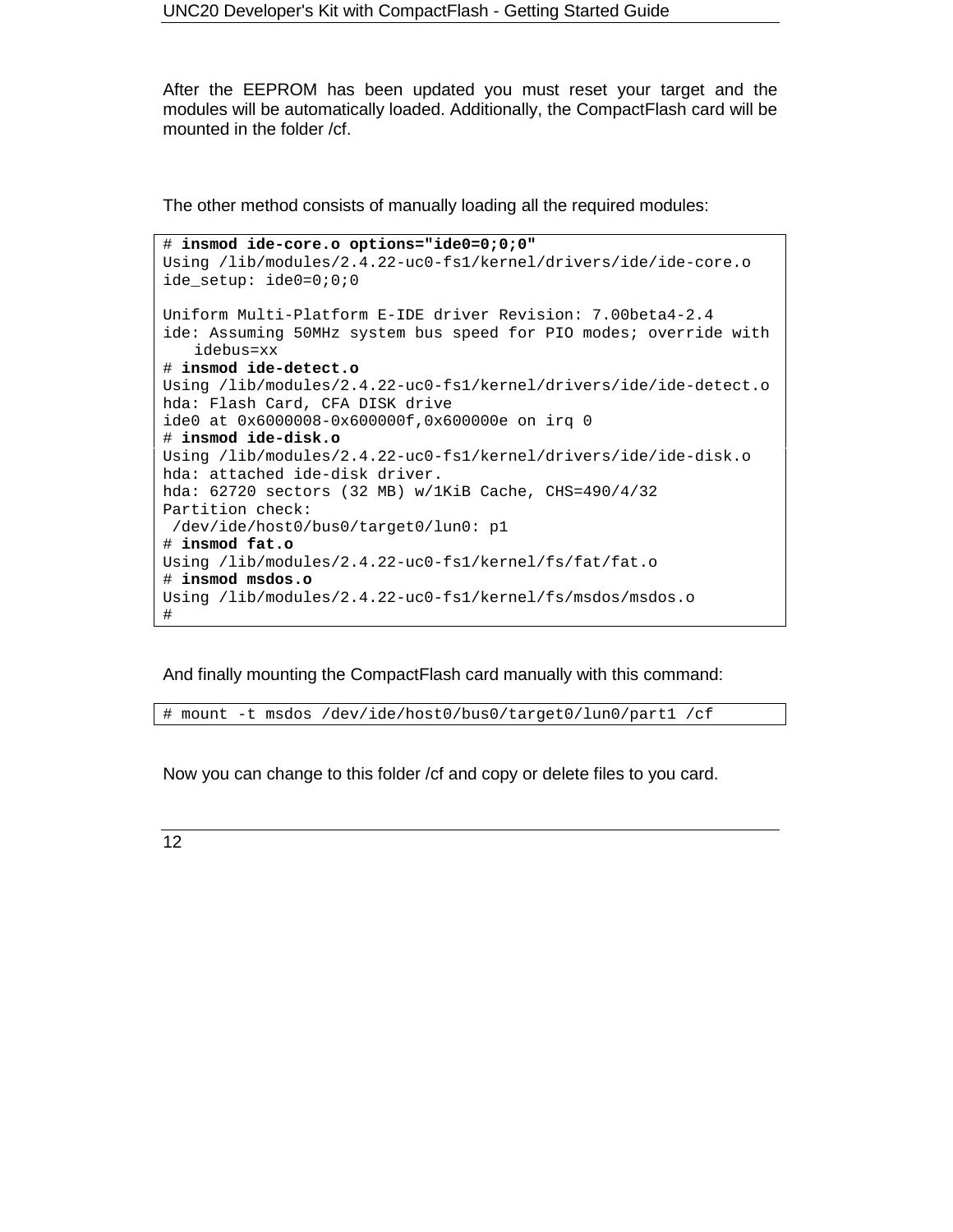**IMPORTANT NOTE:** As is the case with other removable devices, Linux may delay the synchronization of files on the CompactFlash card, therefore, after doing an I/O operation on the CompactFlash, you must wait some time before powering off (or resetting) the target, or else unmount the CompactFlash folder with the command 'umount /cf' to force synchronization of files. If you power off (or reset) the target immediately after an I/O operation to the CompactFlash, synchronization may not occur and the changes might not be there the next time.

# umount /cf

# **6.3. Testing the CompactFlash Wireless LAN Card**

The factory-default kernel is pre-configured to support the CompactFlash WLAN card which is delivered with the Developer's Kit.

This demo assumes that you have a wireless LAN access point configured to work in your Ethernet LAN.

Insert the CompactFlash 802.11b wireless LAN adapter card into the socket of your UNCBASCF board while it is powered off (note that hot plugging of cards is not supported).

Now power on the target and wait for the kernel to start up.

#### **IMPORTANT: make sure that jumper J1 pins 1-2 is not inserted, otherwise the CompactFlash card will not be recognized.**

Since the wireless LAN drivers are loadable modules, these services will not be available until we load them explicitly.

You have two methods of loading these modules. The easiest one consists of adding a variable to the EEPROM that will load the modules automatically after startup. This is accomplished by running the following command in your target console:

# **eeprom -a WIRELESS=yes**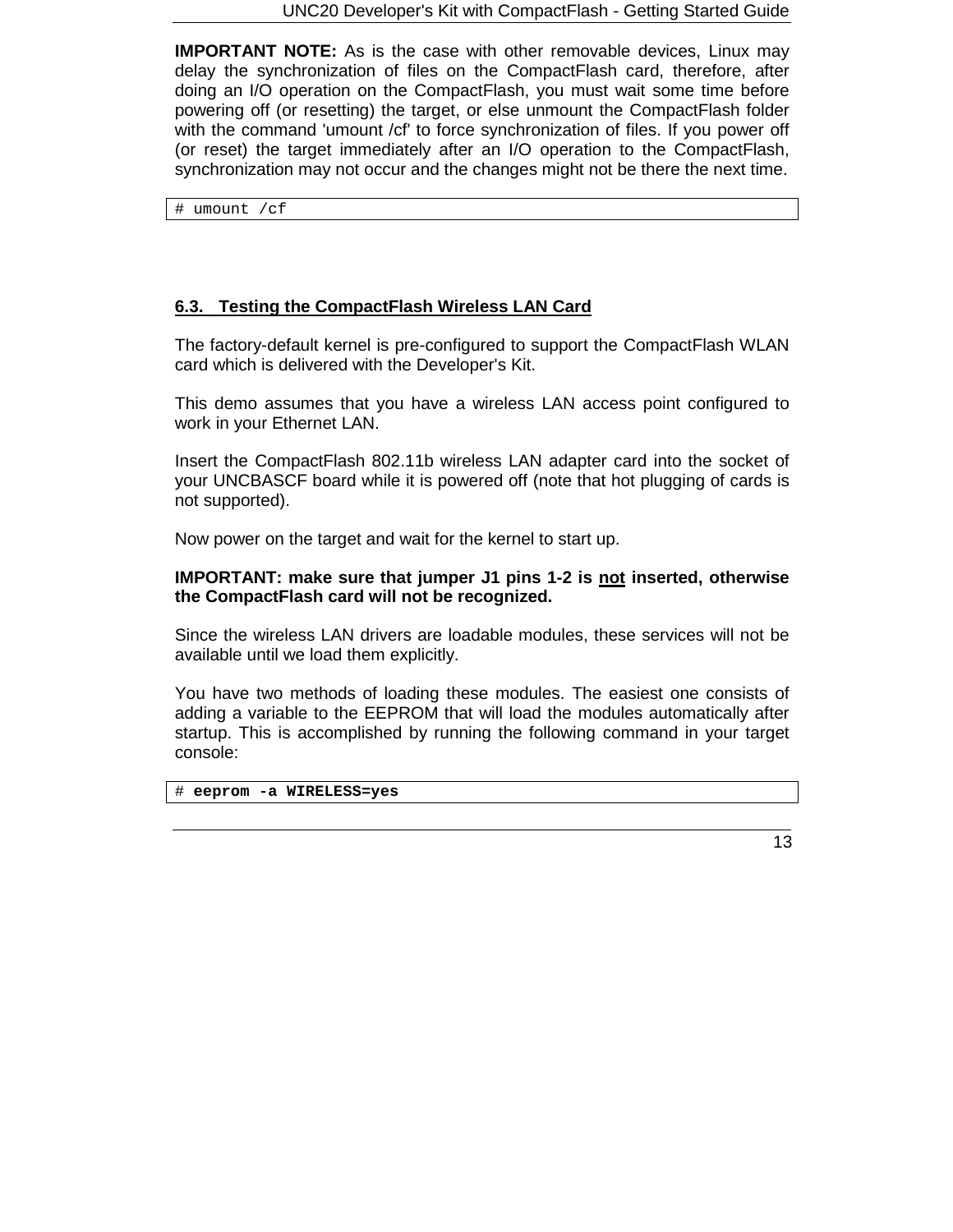UNC20 Developer's Kit with CompactFlash - Getting Started Guide

```
New EEPROM contents:
 Checksum: 12
 EEPROM Version: 0
 Use DHCP: yes
 MAC Address: 00:04:f3:00:0d:5c
 IP Address: 192.168.50.45
 Subnet Mask: 255.255.255.0
 Gateway: 192.168.50.5
 DNS: 212.163.200.2
 Auto Negotiation: enabled
 Environment variables:
    JFFSMOUNT=yes
    WIRELESS=yes
```
#

After the EEPROM has been updated you must reset your target and the modules will be automatically loaded.

The other method consists of manually loading all the required modules:

```
# insmod hermes.o
Using /lib/modules/2.4.22-uc0-
   fs1/kernel/drivers/net/wireless/hermes.o
# insmod orinoco.o
Using /lib/modules/2.4.22-uc0-
   fs1/kernel/drivers/net/wireless/orinoco.o
# insmod orinoco_unc20.o
Using /lib/modules/2.4.22-uc0-
   fs1/kernel/drivers/net/wireless/orinoco_unc20.o
orinoco_unc20: CF wireless card initialized
#
```
Normally the built-in Ethernet of UNC20 the will be configured as interface eth0 and the IP address from the EEPROM will be assigned to it, while the wireless interface will be named as eth1 and won't be assigned an IP address. In this case, you must first assign a second IP address to the wireless interface by running the command:

```
# ifconfig eth1 192.168.50.46
eth1: New link status: Connected (0001)
```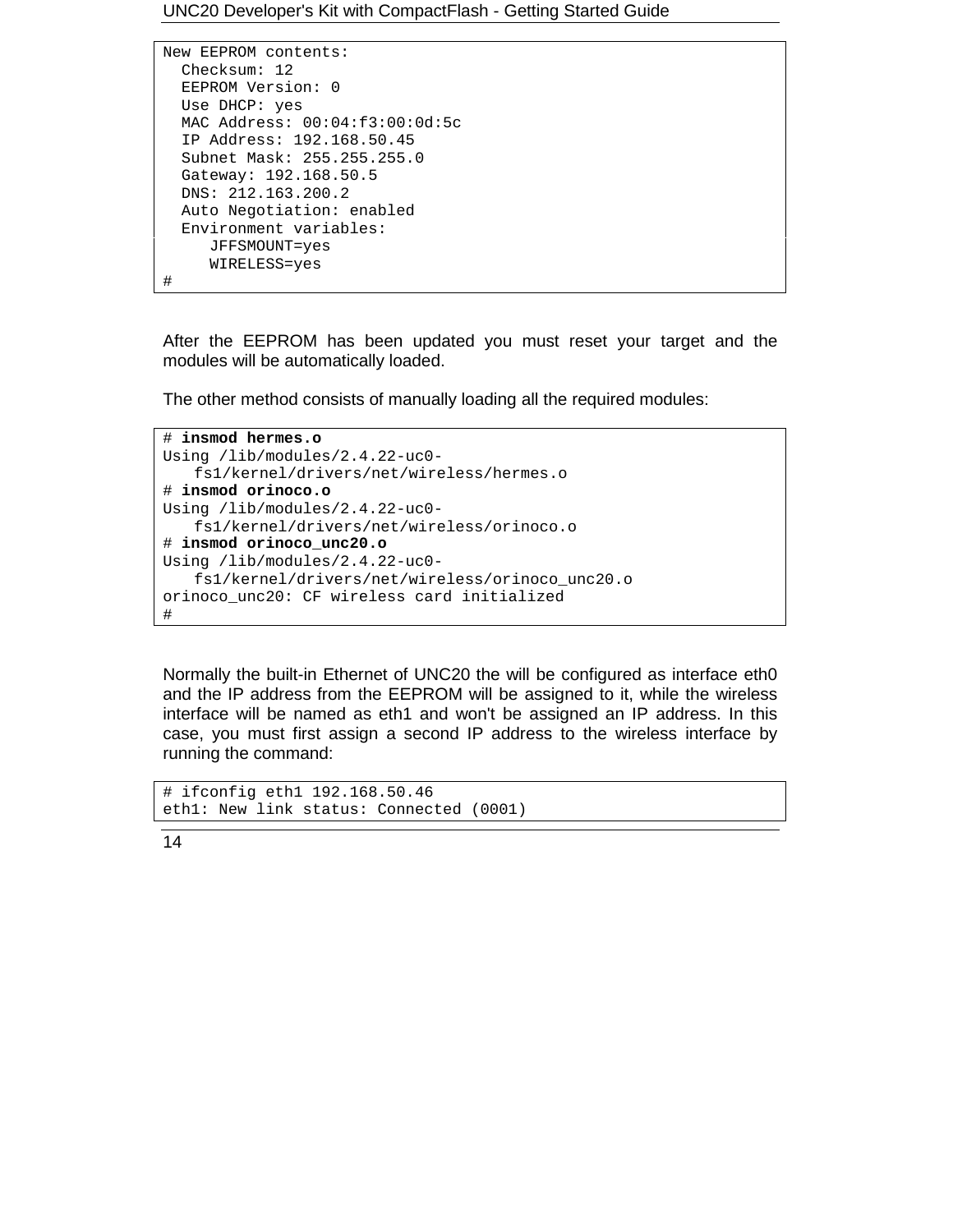where 192.168.50.46 is a free address in your LAN different to the one assigned to interface eth0. It is recommended to use an address in a different subnet to that of the eth0 interface. Note that the wireless access point must be up and running, otherwise you will get the message:

```
eth1: New link status: Disconnected (0002)
```
You can display more information with:

```
# ifconfig eth1
eth1 Link encap:Ethernet HWaddr 00:00:CB:10:04:14
         inet addr:192.168.50.46 Bcast:192.168.50.255
   Mask:255.255.255.0
         UP BROADCAST RUNNING MULTICAST MTU:1500 Metric:1
         RX packets:0 errors:0 dropped:0 overruns:0 frame:0
         TX packets:0 errors:0 dropped:0 overruns:0 carrier:0
         collisions:0 txqueuelen:100
         RX bytes:0 (0.0 b) TX bytes:0 (0.0 b)
#
```
Now you can test the CompactFlash wireless LAN adapter by doing a ping from the target to any IP address in your new subnet, e.g. ping 192.168.50.1. Likewise, you should be able to ping the target from any host in this subnet – ping 192.168.50.46.

If you have decided to use an IP address for your WLAN card in the same subnet of the built-in Ethernet interface eth0, the Ethernet traffic will go through your default interface eth0. In order to redirect the traffic to your Wireless interface, you must configure the routing table of your target with the following commands:

```
# route del default
# route del –net 192.168.50.0 netmask 255.255.255.0 dev eth0
# route add default gw 192.168.50.5 dev eth1
```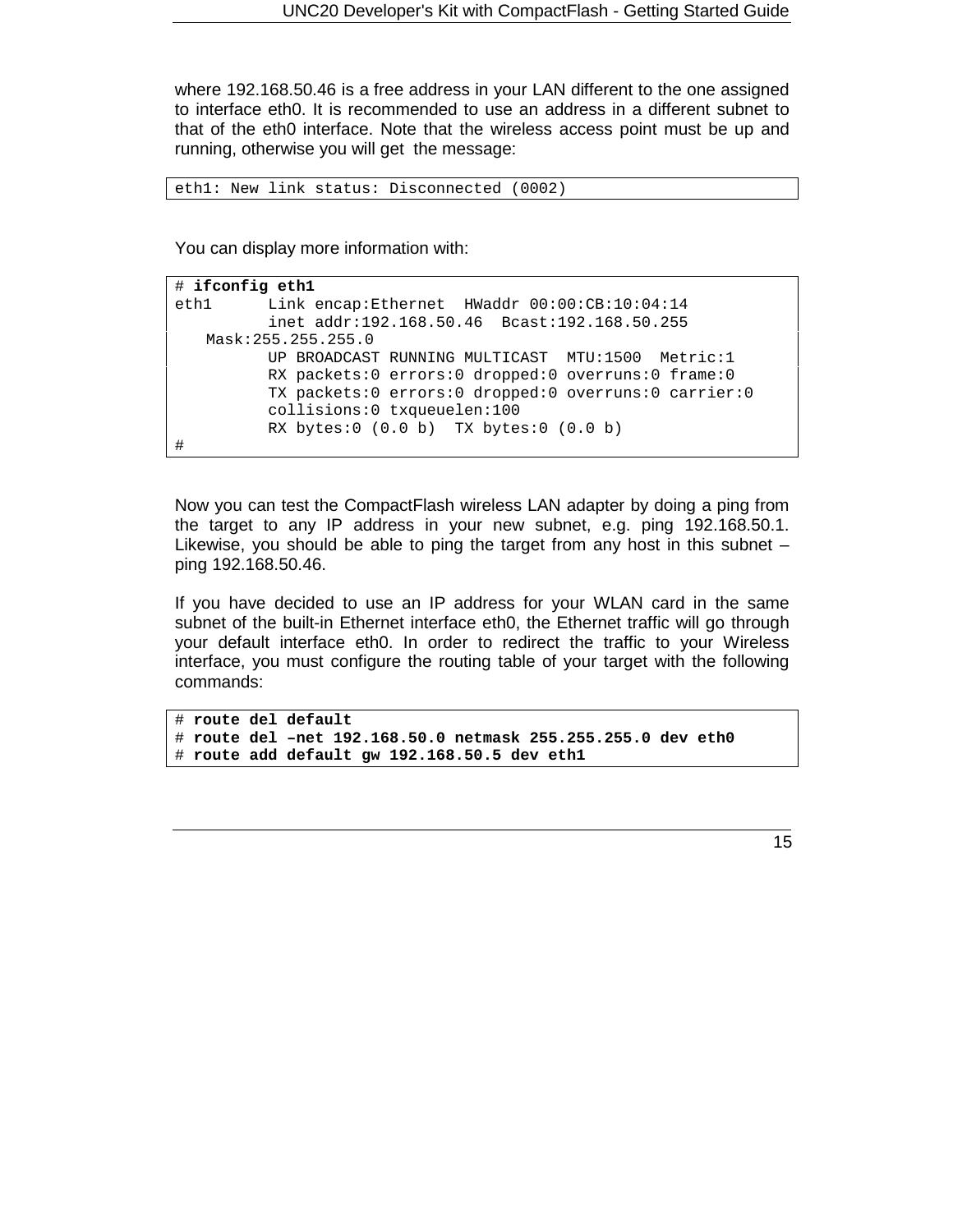where 192.168.50.5 is the address of the gateway of your network.

Your routing table should finally look like this:

| $#$ route               |                      |               |    |                            |  |         |
|-------------------------|----------------------|---------------|----|----------------------------|--|---------|
|                         |                      |               |    |                            |  |         |
| Kernel IP routing table |                      |               |    |                            |  |         |
| Destination             | Gateway              | Genmask       |    | Flags Metric Ref Use Iface |  |         |
| 192.168.50.0            | $\ast$               | 255.255.255.0 | U  | $\Omega$                   |  | eth1    |
| 127.0.0.0               | $^\star$             | 255.255.255.0 | U  | $\Omega$                   |  | $\perp$ |
| default                 | 192.168.50.5 0.0.0.0 |               | UG | $\Omega$                   |  | eth1    |
| #                       |                      |               |    |                            |  |         |

If you have disabled the UNC20's built-in Ethernet when configuring the kernel, the CompactFlash wireless LAN adapter card will be configured as interface eth0 and the default IP address from the EEPROM will be assigned to it.

Once the wireless interface is up and running, it should behave just like the builtin Ethernet interface of the UNC20. Therefore, you can mount remote units through nfs, access the board with telnet and do ftp transfers.

#### **6.4. Wireless Tools**

The standard Linux wireless tools (version 26) have been ported to the UNC20 and are delivered (pre-built) with the project under the folder \$LXNETES\_APPS\_PATH/bin/.

If, during the installation process, the user has selected to install the apps sources, the source files for these tools are stored under /targets/LxNETES/ewp/apps/wireless\_tools.

By default, these tools are not included into the root file system because they use a lot of space. Only the iwconfig tool is included in the root file system.

In the following paragraphs a short description of each tool is given. For more information, the user can consult the man pages of these tools, included on the CD under subfolder doc/wireless\_tools/man\_pages/

16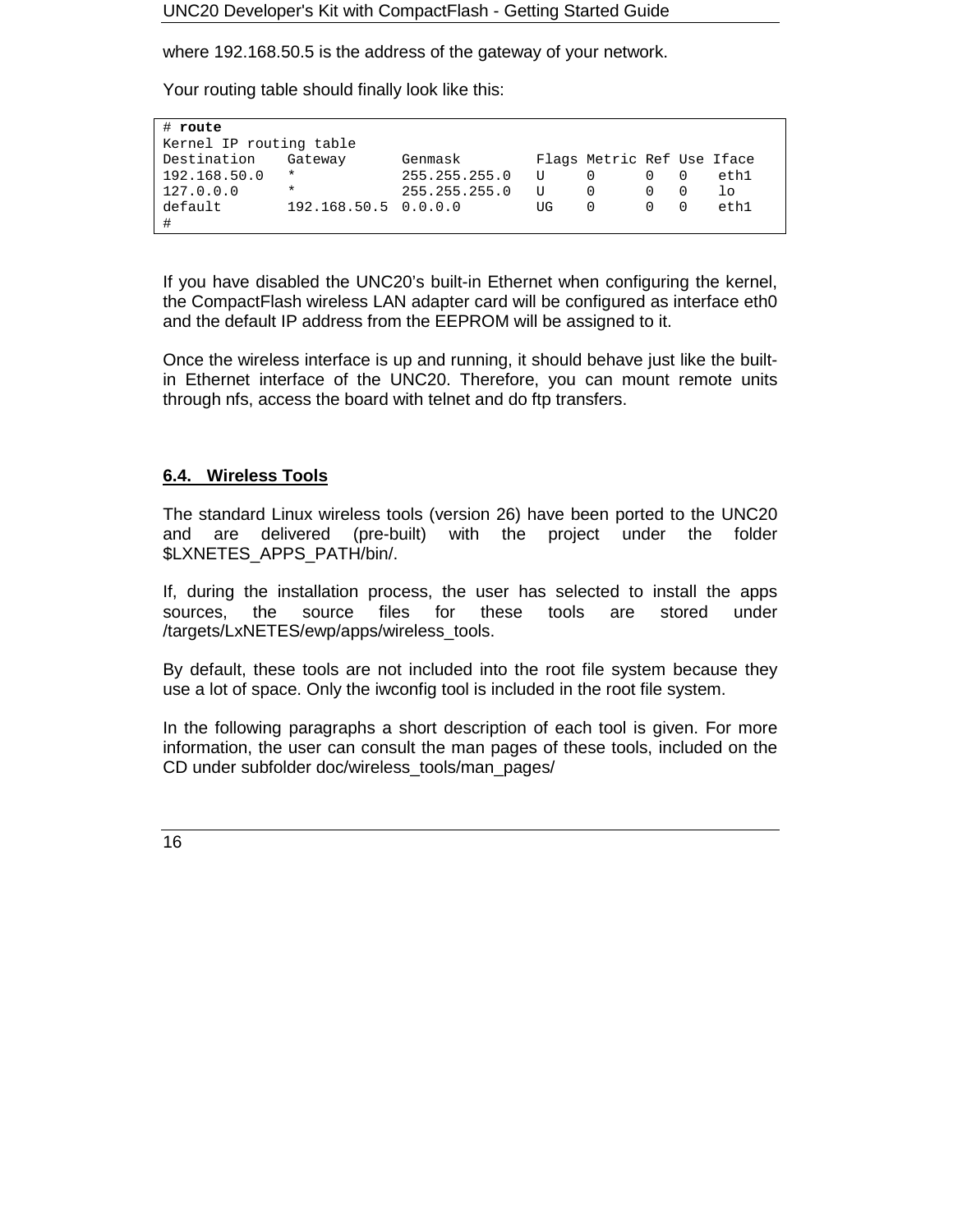#### **6.4.1. iwconfig**

This tool is similar to ifconfig but dedicated to the wireless interfaces. It is used to set the parameters of the network interface which are specific to the wireless operation (frequency, channel, encryption,...).

#### **6.4.2. iwevent**

This tool displays wireless events received through the RTNetlink socket.

#### **6.4.3. iwgetid**

This tool is used to retrieve the NWID, ESSID or AP/Cell address of the wireless network that is currently used.

#### **6.4.4. iwlist**

This tool lists wireless statistics (frequency, access points in range, bit-rates) of the specified node.

#### **6.4.5. iwpriv**

This is the companion tool to iwconfig. iwpriv configures parameters and settings specific to each driver (as opposed to iwconfig which deals with generic ones).

#### **6.4.6. iwredir**

This tool is used to redirect the use of multiple versions of the wireless tools according to the WE (Wireless Extension) of the current kernel.

#### **6.4.7. iwspy**

This tool is used to retrieve quality of link information of a wireless device.

#### **6.4.8. macaddr**

This tool is used to retrieve the MAC address of an interface.

```
# ./macaddr eth1
00:00:CB:10:04:14
```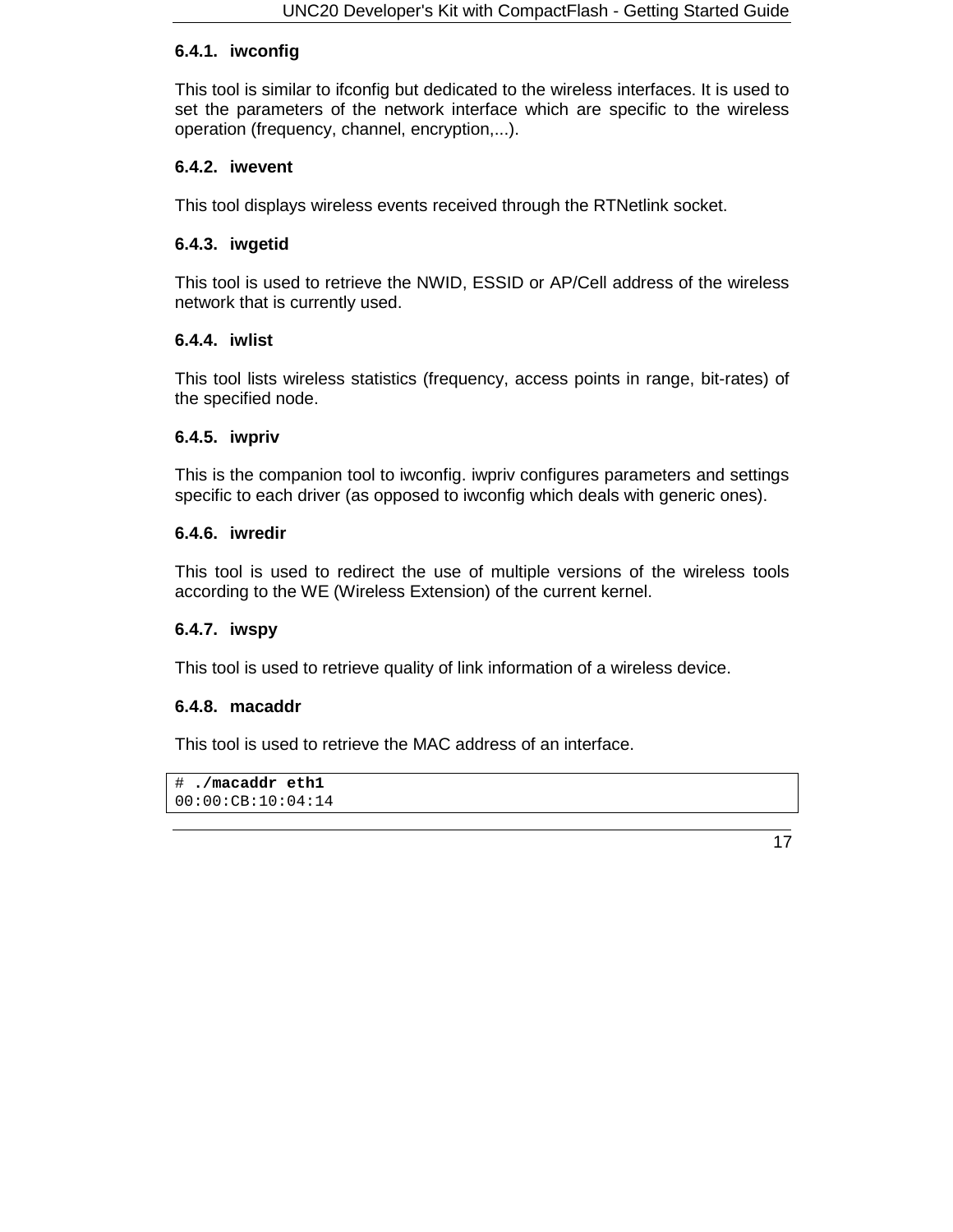#

#### **6.5. Encrypting the WLAN network**

If we want to secure our wireless network, the Access Point must be configured to encrypt the network with a key. This key can be given with several hex numbers (or with the corresponding ASCII string).

To configure you WLAN card to connect to the encrypted network, you must execute the command 'iwconfig' with these command line:

# iwconfig eth1 key s:MyKey

Where 'MyKey' is the key used to encrypt the network given as an ASCII string. For more information see the man page of 'iwconfig' tool.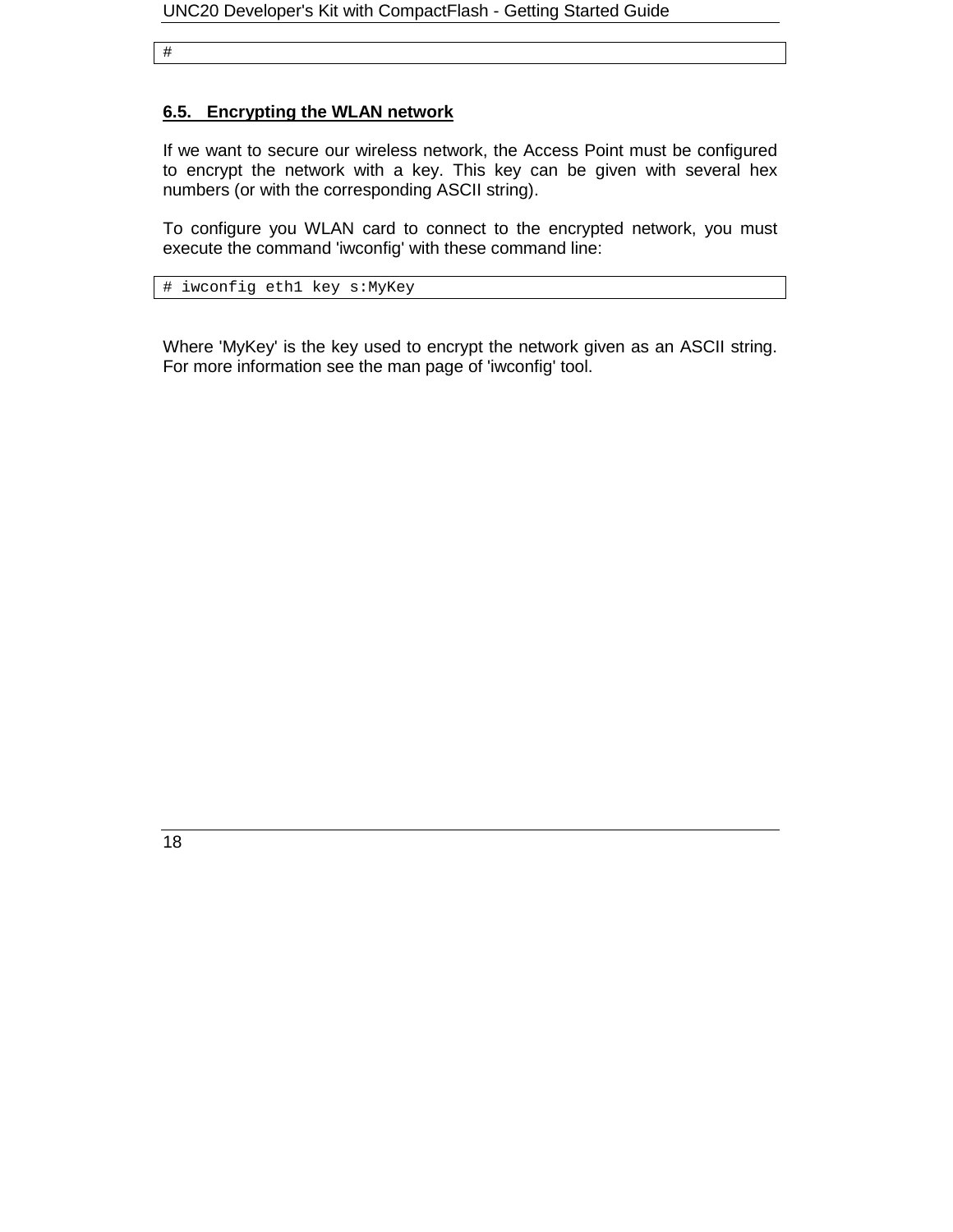# **7. Building the uncbascf Project**

You probably started by using the default kernel image stored in Flash on the UNC20 (also available on the CD in the images\_uncbascf directory). The next step is to rebuild the kernel on the host to familiarize yourself with the build process.

Change to the project directory, i.e. /targets/LxNETES/project\_uncbascf and run the script 'LxNET.sh' to set up the environment variables.

Now the project is ready to compile. Just enter "make"!

This will rebuild the kernel using the default kernel configuration which is setup to support the CompactFlash cards. The following sections are for reference and show which settings are needed to include CompactFlash support for the storage card and WLAN card in the kernel.

## **7.1. Adding Support for CompactFlash Storage Cards**

In order to configure the kernel to support CompactFlash storage cards, change into the subfolder linux/, i.e. /targets/LxNETES/project uncbascf/linux, and run *'make xconfig'*.

#### **7.1.1. Include ATA/IDE support**

Click on the *ATA/IDE/MFM/RLL support* button. Another window will appear. Check the 'm' option to include support of ATA/IDE/MFM/RLL as a module. Then click on the *IDE, ATA and ATAPI Block devices* button.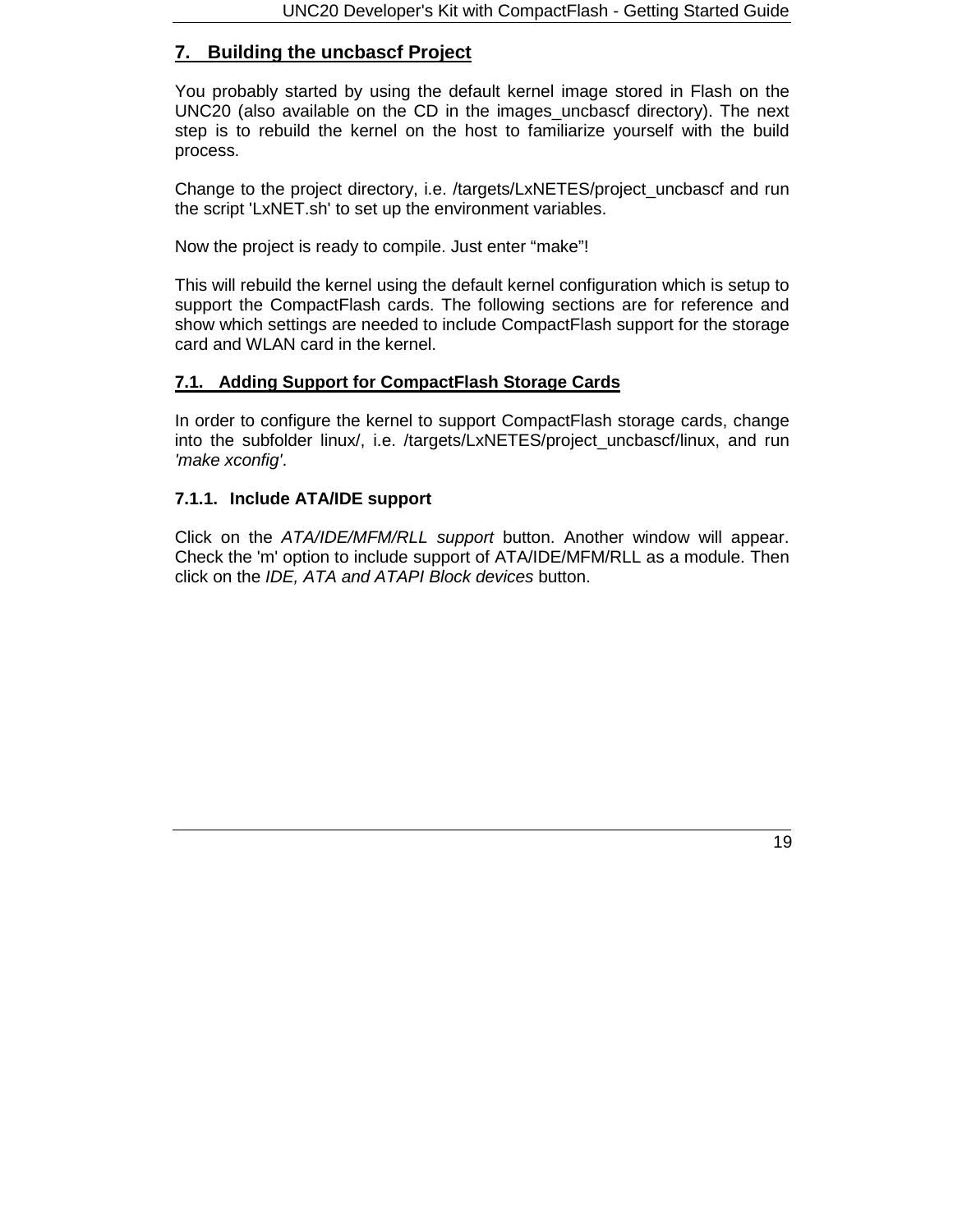| Code maturity level onlines   FORR milesvriers<br>X ATANDEMEN/RLL support |          |          |             |                           | E EE 1394 (FireWre) support (EXPERIMENTAL)<br> z              |       |  |
|---------------------------------------------------------------------------|----------|----------|-------------|---------------------------|---------------------------------------------------------------|-------|--|
| Leadable n<br>System Ty                                                   |          |          |             | ATAIDEMFMRLL support      | D device support<br>mel hacking                               |       |  |
| $y$ $\neq$ m $\cup$ n<br>General se                                       |          |          |             | ATANDENIFM/RLL support    | <b>Nategraphic options</b><br>Help                            |       |  |
| <b>Networkin</b>                                                          |          |          |             |                           | IDE, ATA and ATAPI Block devices<br>irary routines            |       |  |
| <b>Network d</b><br><b>Main Meras</b><br><b>Amodesur R</b>                |          |          |             | and the state of the con- | IDE, ATA and ATAPI Block devices                              | x     |  |
| IrDA (infrared) support                                                   | 府        |          |             |                           | IDE, ATA and ATAPI Block devices                              |       |  |
| ATA/IDE/MFM/RLL support                                                   | $\sigma$ |          |             |                           | Enhanced IDE/MFM/RLL disk/cdren/lape/floppy support           | Help  |  |
| <b>SCSI support</b>                                                       | U.       |          |             |                           | Please see Documentwisenfide.txt for heigdinfo on IDE drives: |       |  |
|                                                                           |          | $\vee$ y |             | $+ n$                     | Use old disk-only driver on primary interface                 | Hiela |  |
|                                                                           |          |          | m           | No. III                   | Include IDEMTA-2 DISK support                                 | Hinto |  |
|                                                                           |          | $\sim$ Y |             | $+ n$                     | Use multi-mode by default                                     | Hielp |  |
|                                                                           |          | $\sim$ Y | w           | $+ 1$                     | Auto-Geometry Restring support                                | Hielp |  |
|                                                                           |          | v        | m<br>w      | $+ -$                     | PCMCIA IDE support.                                           | Hielo |  |
|                                                                           |          | v        | $\sim n$    | $+$ $-$                   | Include IDEMTAPI CDROM support                                | Help  |  |
|                                                                           |          |          | $\sim$ fit  | + =                       | Include IDEOATAPI TAPE support                                | Hota  |  |
|                                                                           |          | Nr V     | $\sim$ m    | $+ n$                     | Include IDEOTAPI FLOPPY support                               | Hicks |  |
|                                                                           |          | $\vee$   | <b>WILL</b> | $+11$                     | 3 C31 emulation support                                       | Help  |  |
|                                                                           |          | $\sim$ Y | w           | $+ n$                     | <b>IDE Taskfile Access</b>                                    | Hielp |  |

Another window will appear. Check the 'm' option for *Enhanced IDE/MFM/RLL disk/cdrom/tape/floppy support* and for *Include IDE/ATA-2 DISK support* to include these as modules. Finally, click OK and go back to the Main Menu.

# **7.1.2. Include MS-DOS FAT File System Support**

Click on the *File systems* button. Another window will appear. Check the 'm' option for *DOS FAT fs support* and for *MSDOS fs support* to include these as modules.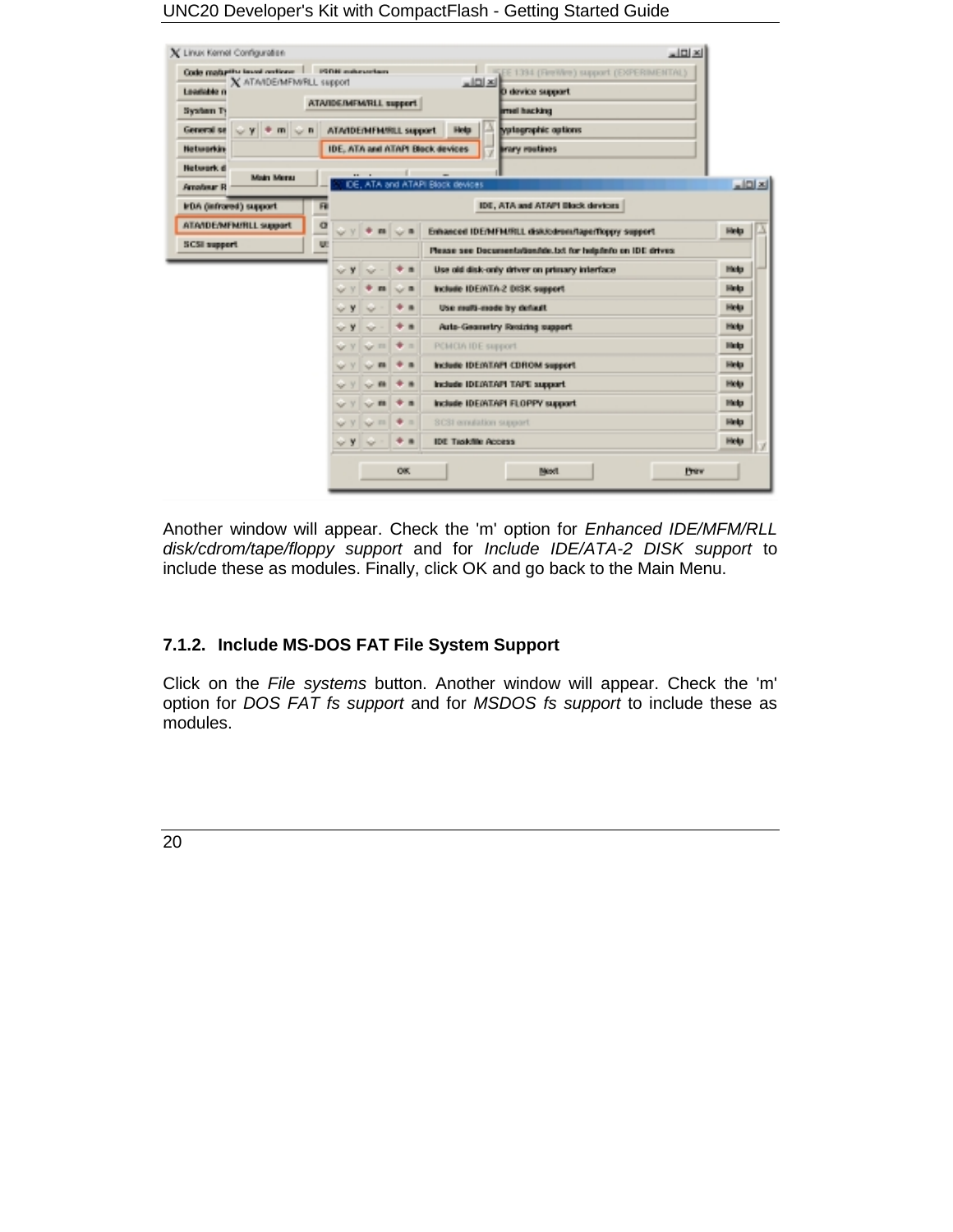| Code maturity level options |                   |                  |                 | ISDN subsystem                                     | IEEE 1394 (FireWire) support (EXPERIMENTAL)                                                             |             |  |  |  |
|-----------------------------|-------------------|------------------|-----------------|----------------------------------------------------|---------------------------------------------------------------------------------------------------------|-------------|--|--|--|
| Loadable module support     |                   |                  | Console drivers |                                                    | IZO device support                                                                                      |             |  |  |  |
| <b>System Type</b>          |                   |                  | Misc devices    |                                                    | Kemel hacking                                                                                           |             |  |  |  |
| General setup               |                   |                  |                 | Parallel part support                              | Cryptographic options                                                                                   |             |  |  |  |
| <b>Networking options</b>   |                   |                  |                 | Memory Technology Devices (MTD)                    | <b>Library routines</b>                                                                                 |             |  |  |  |
| Network device support      |                   |                  |                 | <b>Plug and Play configuration</b>                 |                                                                                                         |             |  |  |  |
| Amateur Radio support       |                   |                  | Block devices   |                                                    | <b>Save and Exit</b>                                                                                    |             |  |  |  |
| IrDA (infrared) support     |                   |                  | File systems    |                                                    | <b>Guil Without Saving</b>                                                                              |             |  |  |  |
| <b>ATAIDE/MEM/RLL</b>       |                   | File systems     |                 |                                                    |                                                                                                         | $-121X$     |  |  |  |
| <b>SCSI support</b>         |                   |                  |                 |                                                    | File systems                                                                                            |             |  |  |  |
|                             |                   | $\overline{111}$ | $\overline{11}$ |                                                    | a gapatan dan batil gandungangkan dan bagi dalam oligi olimpakan olingapun biginal berkenakan dan bangi | 1144        |  |  |  |
|                             | ۷                 | $\sim$ m         | $+ n$           |                                                    | BeOS file systemv(BeFS) support (read only) (EXPERIMENTAL)                                              | Help        |  |  |  |
|                             | v                 | w                | $+11$           | Debug Defs                                         |                                                                                                         | Help        |  |  |  |
|                             | $\sim$ Y          | $\sim$ m         | $+ n$           | BFS file system support (EXPERIMENTAL)             |                                                                                                         | Help        |  |  |  |
|                             | $\sim$ Y          | $\sim$ m         | $+ n$           | Ext3 journaling file system support                |                                                                                                         | Help        |  |  |  |
|                             | v<br>w            |                  | $+ n$           | JBD (ext3) debugging support                       |                                                                                                         | <b>Help</b> |  |  |  |
|                             | $\sim$ Y          | $+ m$            | $\sim$ n        | DOS FAT Is support                                 |                                                                                                         | <b>Help</b> |  |  |  |
|                             | $ +$              | $+m$             | $\sim$ 11       | MSDOS fs support                                   |                                                                                                         | Help        |  |  |  |
|                             | Y                 | $\sim$ m         | $+ n$           |                                                    | UMSDOS: Unix-like file system on top of standard MSDOS fs                                               | Help        |  |  |  |
|                             | <b>NY</b> Y       | $\sim$ m         | $+ n$           | VFAT (Windows-95) is support                       |                                                                                                         | Help        |  |  |  |
|                             | $-9$              | $\sim$ m         | $+ n$           | EFS file system support (read only) (EXPERIMENTAL) |                                                                                                         | <b>Help</b> |  |  |  |
|                             |                   |                  |                 | Journalling Flash File System (JFFS) support       |                                                                                                         | Help        |  |  |  |
|                             | $\vee$ Y $\vee$ m |                  | $+ n$           |                                                    |                                                                                                         |             |  |  |  |

# **7.1.3. Include Partition Support**

Still within the *File systems* window, click on the *Partition Types* button. A new window will appear. Check the 'y' option for *Advanced Partition selection* and for *PC BIOS (MSDOS partition tables) support* to have direct support on the kernel to handle MS-DOS partitions.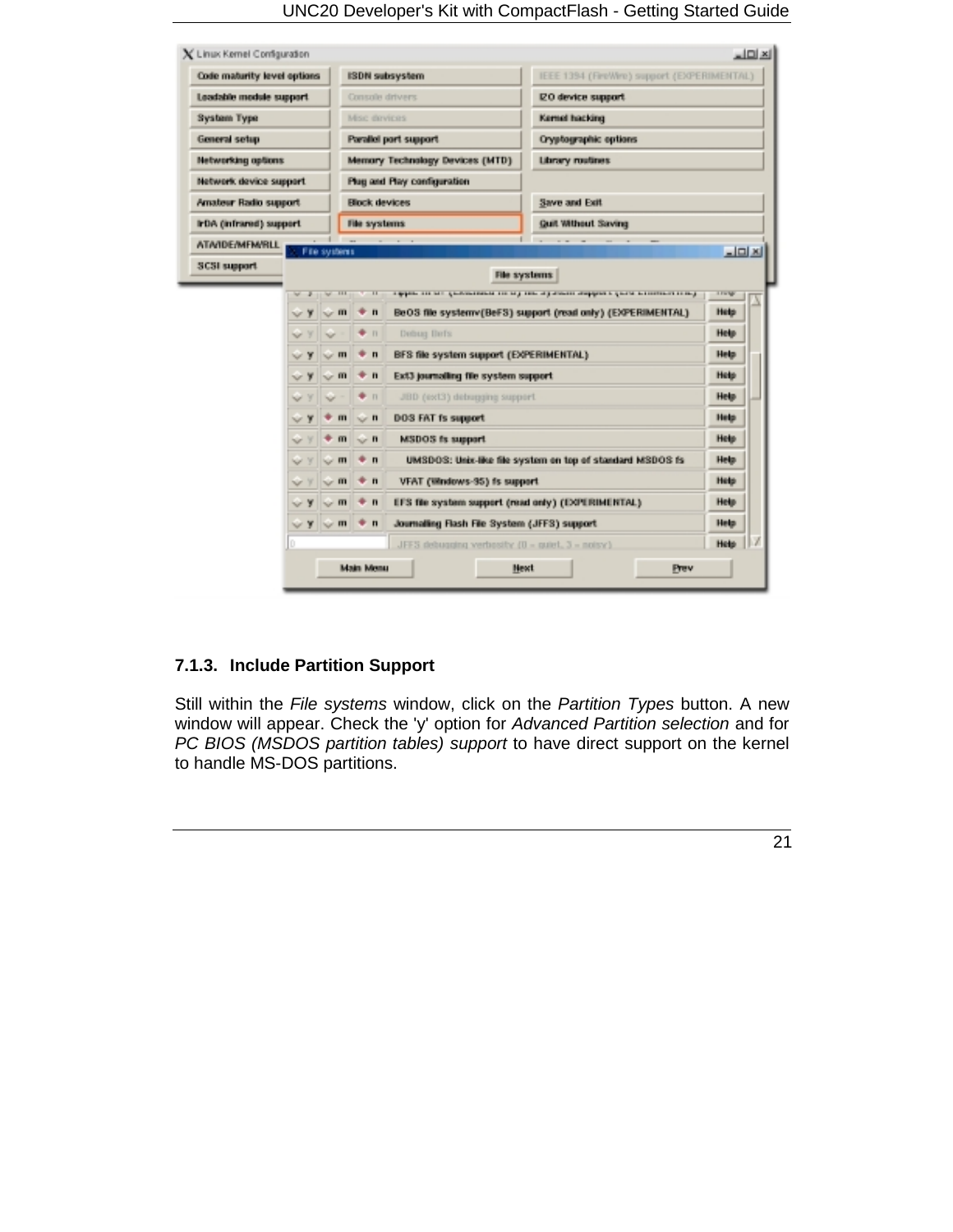UNC20 Developer's Kit with CompactFlash - Getting Started Guide

| $\boldsymbol{\chi}$ File systems |        |                         | $\Box$ Dixi<br>File systems              |                                                                          |
|----------------------------------|--------|-------------------------|------------------------------------------|--------------------------------------------------------------------------|
|                                  |        |                         |                                          |                                                                          |
|                                  |        | <b>MAS USE PARATION</b> | A المعملا<br>+ (DANGEROUS)               |                                                                          |
|                                  |        |                         | <b>Network File Systems</b>              |                                                                          |
| ⊪∿<br>$\mathbf{v}$ =             |        |                         | Hielp<br>Orazy printk coredump support   |                                                                          |
|                                  |        | <b>Partition Types</b>  |                                          |                                                                          |
|                                  |        |                         | <b>MARINE LOWEROUS PERSONAL</b>          |                                                                          |
| X Patition Types                 |        |                         |                                          | 트리지                                                                      |
|                                  |        |                         | <b>Partition Types</b>                   |                                                                          |
| ۰<br>y                           |        | $\sim$ n                | Advanced partition selection             | Hielip                                                                   |
|                                  |        |                         |                                          |                                                                          |
| $\sim$ Y                         | $\sim$ | $+ n$                   | Acom partition support                   | Help                                                                     |
| v<br>v                           | v      | $\vee$ 11               | ICS partition support.                   |                                                                          |
| v<br>$\sim$                      | $\sim$ | $V = 11$                | Native filecore partition support.       |                                                                          |
| ٧<br>v                           | v      | See 11                  | PowerTec partition support               |                                                                          |
| v                                | $\sim$ | $\vee$ 11               | RISOX partition support                  |                                                                          |
| $\sim$ Y                         | $\sim$ | $+ n$                   | Alpha OSF partition support              |                                                                          |
| $\sim$ Y                         | w      | $+ n$                   | Amiga partition table support            |                                                                          |
| y<br>$\sim$                      | w      | $+ n$                   | Atari partition table support.           |                                                                          |
| у<br>$\checkmark$                | v      | $+ n$                   | Macintosh partition map support          |                                                                          |
| y                                | $\sim$ | $\sim$ n                | PC BIOS (MSDOS partition tables) support | Help<br>Help<br>Hielip<br>Hielp<br>Help<br>Help<br>Hielp<br>Help<br>Help |

Click OK and return to the Main Menu. Then save the changes.

You can now compile a kernel with support for CompactFlash storage cards formatted in MS-DOS FAT16. Go to the project folder and run 'make'. The compilation process will take several minutes. It compiles the kernel, the applications, the Root File System and compresses all into a binary CRAMFS image called 'linux.bin' which is stored under the subfolder bin/.

Refer to the LxNETES User's Manual for instructions about updating your target with the new image.

22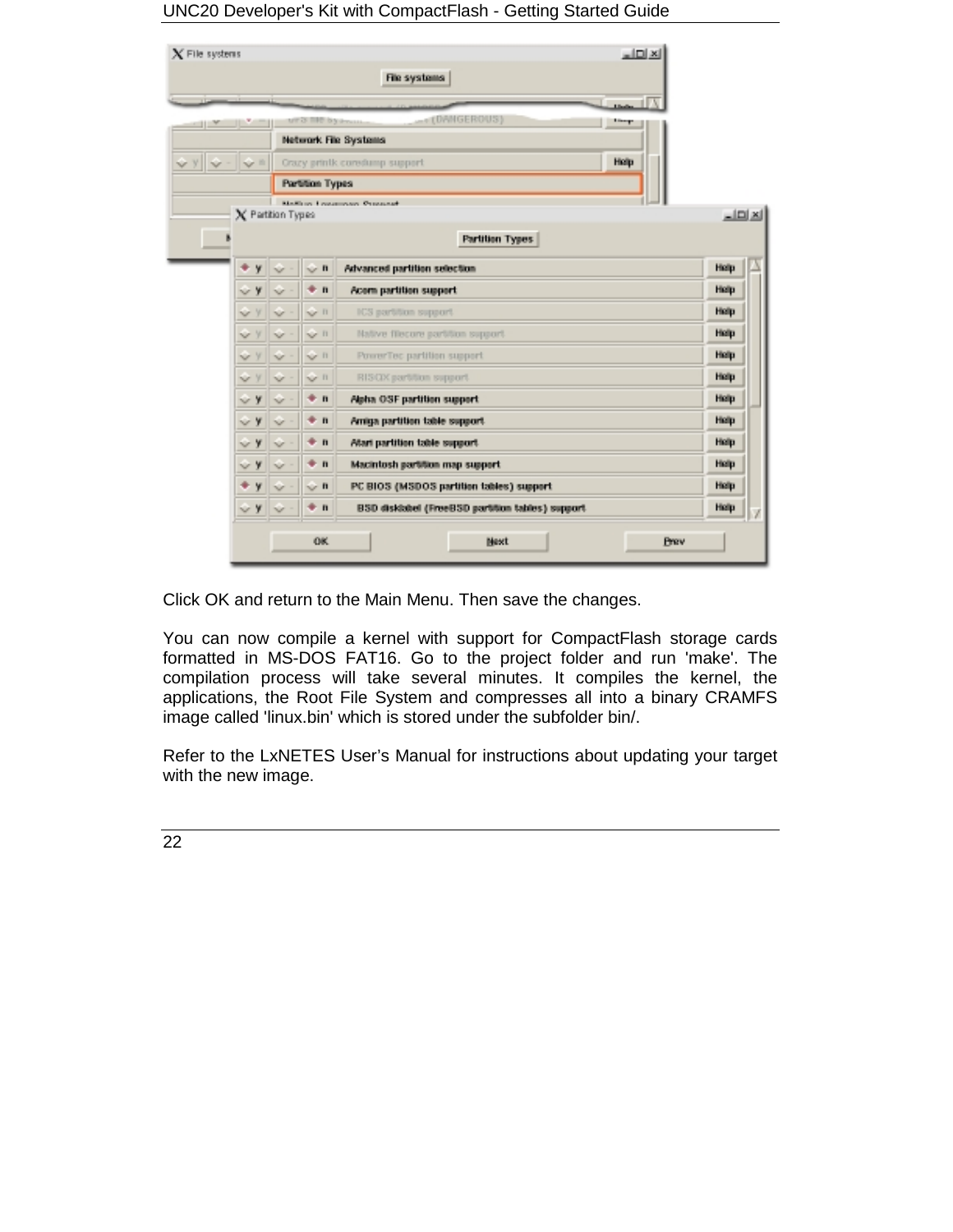## **7.2. Adding support for CompactFlash Wireless LAN**

In order to configure the kernel for CompactFlash 802.11b wireless LAN adapter cards support, change to the subfolder linux/ and run *'make xconfig'*.

#### **7.2.1. Include Wireless LAN support**

Click on the *Network device support* button. A new window will appear. Now click on the *Wireless LAN (non-hamradio)* button. A new window will appear.

|                                          |                            |          |                          |                   | X Vineless LAN (non-hamsabo)                                                     | $\underline{\text{min}}$ |
|------------------------------------------|----------------------------|----------|--------------------------|-------------------|----------------------------------------------------------------------------------|--------------------------|
|                                          |                            |          |                          |                   | Viheless LAN (nen-haramatie)                                                     |                          |
| $X$ Linux Karnel Configuration           |                            | $x - y$  | <b>Karl</b>              | $\sim$ B          | Wreters LAN (non-hourande)                                                       | Hole                     |
| Code motority level spitoes              | 1504                       | $\vee$ Y | $\sim$                   | $+ n$             | STRIP (Melmoun stampele radio IP).                                               | <b>Help</b>              |
| Loadskie medale support                  | <b>Carva</b>               | $\sim$ Y | <b>Text</b>              | $+ n$             | ATAT WaveLAN & DEC Rases/bout DS support                                         | Hole:                    |
| <b>System Type</b>                       | Mitsy                      | w        |                          | $+ n$             | Airwell Arlian 655 & IC2208 D S support                                          | Help                     |
| General setup                            | <b>Parol</b>               | w        |                          | ٠<br>$\mathbf{r}$ | Airport (SOD) 9900 centes adapters                                               | Holp                     |
| Networking options                       | <b>Marn</b>                |          |                          | $+11$             | Aircraft 4500/4000 ISA/PC//FMPO65 support                                        | Help                     |
| <b>Network</b> device support            | Play                       | w        | w                        | San Til           | Aircraft \$500/4000 PHP support                                                  | Holp                     |
|                                          | ٠<br><b>Take</b>           | w        | w                        | $+11$             | Aircraft 4500/4000 PCI support                                                   | Help                     |
| Network device support                   |                            | W 3'     | w                        | $+ n$             | AROUNT 4500/4000 TSA broken support (EXPERIMENTAL)                               | Help                     |
| Ľ                                        | Network                    | w        | w                        | + n               | Aircraft 4500/4000 EXS broken support (EXPERIMENTAL)                             | Holp                     |
| B<br>* =<br>WY Y<br><b>Not</b>           | <b>PPP filteria</b>        |          | <b>VY VII</b>            | 中山                | Alexand ANDIANOU PROC interface                                                  | Help                     |
| ٠<br>$\sim$ 8<br>$\mathbf{m}$            | <b>FFF</b> suppor          |          | V 3 V III V II           |                   | Geography and 3-842530 (\$80, \$900 15A and PCI cards)                           | Hole:                    |
| * *<br>$\overline{m}$<br>$ \gamma$       | <b>PPP</b> suppor          |          | $+$ $-$                  | $\sim$ 0.         | Hermes chipsel 802.11b support (Orinoca/Prism2/Symbol)                           | Help                     |
| $\mathbf{m}$<br>$\sim$ 8                 | <b>PPP Definit</b>         |          | $y \sim m$               | $+ n$             | Hermes in PLX80S2 Issued PCI adaptor support (Helgeor MADIH etc.) (ENFERMENTIVE) | Help:                    |
| <b>+ a</b><br>$\mathbf{m}$<br>w ¥        | <b>PPP BSD-C</b>           |          | $V$ $V$ $V$ $n$ $4n$     |                   | Prism 2.5 PCI 802.11b infigular support (E)/PETIMENTAL)                          | Help                     |
| $+$ $+$<br><b>Car 99</b><br>$-7$         | <b>PPP over E</b>          |          |                          |                   | Wireless Ponicia cards support                                                   |                          |
| <b>+ =</b><br>W III<br><b>WY</b>         | <b>FFF</b> cont A          |          | $V$ $V$ $\sim$ $m$ $+ n$ |                   | Hennes POAGA card support                                                        | Holp                     |
| tor #1<br>٠<br>$\mathcal{F}$<br>$\sim$ 8 | <b>SLIP</b> (portal)       | $\vee$ y | W.B.                     | ٠<br>$\mathbf{r}$ | Genetical LEVENSBO/BBI FORCA cares                                               | Help                     |
| <br>$\sim$ Y                             | <b>CSLIP</b> come          |          |                          | OK.               | <b>Prew</b><br><b>Back</b>                                                       |                          |
| $+1$<br>wY<br>w                          | Клоройна з                 |          |                          |                   |                                                                                  |                          |
| $+ 1$<br>$\sim$ Y<br>w                   | Six bit SLIP encapsulation |          |                          |                   | Holp                                                                             |                          |
|                                          | Wrekes LAN (son-hammele)   |          |                          |                   |                                                                                  |                          |

Check the 'y' option for *Wireless LAN (non-hamradio)* and check the 'm' option for *Hermes chipset 802.11b support (Orinoco/Prism2/Symbol)* to support this as a module.

Click OK and return to the Main menu. Then save the changes.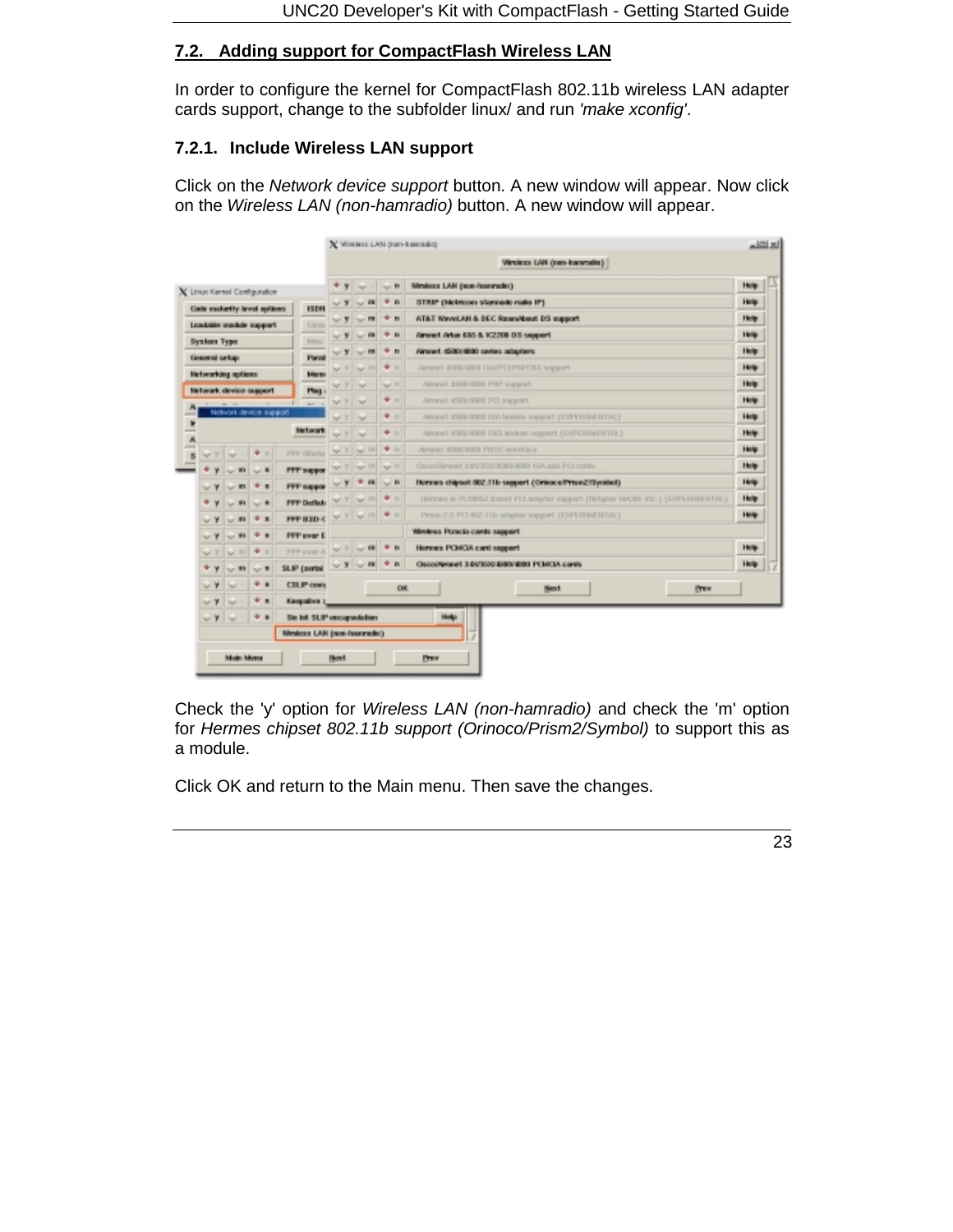You can now compile a kernel with support for CompactFlash 802.11b Wireless LAN Adapter cards. The compilation process will take several minutes. It compiles the kernel, the applications, the root file system and compresses all into a binary CRAMFS image called 'linux.bin' which is stored under the subfolder bin/.

## **7.3. Enabling / Disabling UNC20's built-in Ethernet interface**

Since the UNC20 has a built-in Ethernet interface, you can configure the kernel to support it or not. If you decide to support it, you will finally have two Ethernet interfaces: the NS7520 built-in controller (which will appear as the kernel's default Ethernet driver 'eth0') and the CompactFlash wireless LAN adapter (which will appear as 'eth1').

Click on the *Network device support* button. A new window will appear. Click on the *Ethernet (10 or 100 Mbit)* button. A new window will appear. Here you can choose whether to enable support for the built-in Ethernet interface or not.